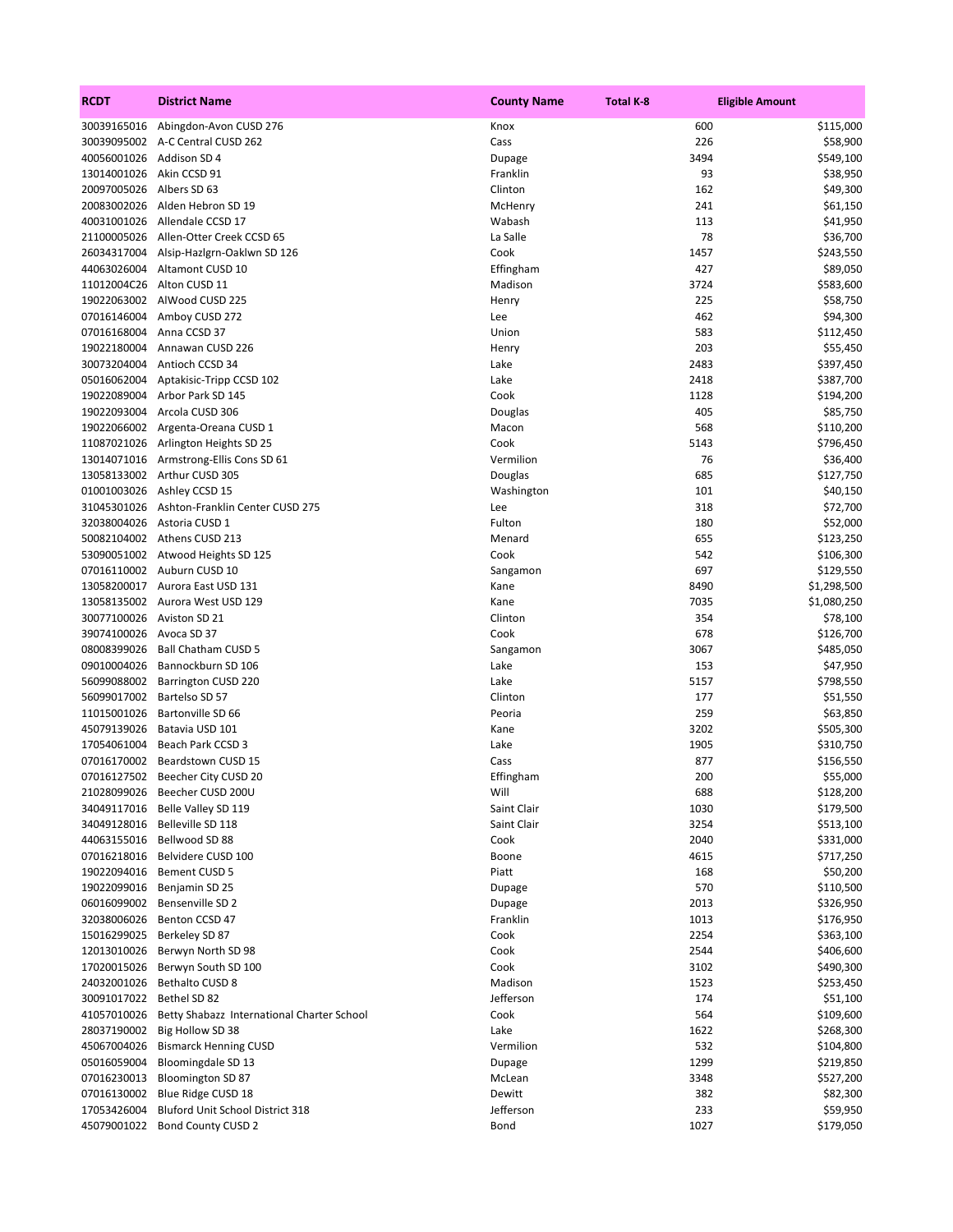| 07016160002          | Bourbonnais SD 53                     | Ka |
|----------------------|---------------------------------------|----|
| 30091043004          | Braceville SD 75                      | G  |
| 04101320026          | Bradford CUSD 1                       | St |
| 53102122017          | Bradley SD 61                         | Κa |
|                      | Breese ESD 12                         | Cl |
| 11087003A26          |                                       |    |
| 21100003026          | Brimfield CUSD 309                    | Pε |
| 32038249026          | Bronzeville Academy Chtr School       | C  |
| 47071161004          | Brookfield Lagrange Park SD 95        | C  |
| 56099201U26          | Brooklyn UD 188                       | Sa |
| 53090076002          | Brookwood SD 167                      | C  |
| 44063047004          | Brown County CUSD 1                   | Bι |
| 11018077026          | Brownstown CUSD 201                   | Fa |
| 19022200026          | <b>Brussels CUSD 42</b>               | C  |
| 19022201026          | Buncombe Cons SD 43                   | Jo |
| 26029003026          | Bunker Hill CUSD 8                    | M  |
| 31045300026          | Burbank SD 111                        | C  |
| 24047308026          | Bureau Valley CUSD 340                | Вι |
| 01001004026          | Burnham SD 154-5                      | C  |
| 21044064002          | <b>Bushnell Prairie City CUSD 170</b> | M  |
| 08089201026          | Butler SD 53                          | D  |
| 26034327004          | Byron CUSD 226                        | O  |
| 28006098002          | Cahokia CUSD 187                      | Sa |
| 13014062002          | Cairo USD 1                           | A  |
| 54092118024          | Calhoun CUSD 40                       | C  |
| 19022061002          | Calumet City SD 155                   | C  |
| 39055061025          | Calumet Public SD 132                 | C  |
| 53090701026          | Cambridge CUSD 227                    | н  |
| 35050082004          | Canton Union SD 66                    | Fι |
| 34049109002          | Carbon Cliff-Barstow SD 36            |    |
|                      |                                       | R  |
| 16019428026          | Carbondale ESD 95                     | Ja |
| 39074057026          | Carlinville CUSD 1                    | M  |
| 53090703026          | Carlyle CUSD 1                        | Cl |
| 65108900080          | Carmi-White County CUSD 5             | W  |
| 28006103022          | Carrier Mills-Stonefort CUSD 2        | Sa |
| 30039086003          | Carrollton CUSD 1                     | G  |
| 34049076002          | Carterville CUSD 5                    | W  |
| 03025030026          | Carthage ESD 317                      | H  |
| 35050017504          | Cary CCSD 26                          | M  |
| 53090050002          | Casey-Westfield CUSD 4C               | Cl |
| 47052170022          | Cass SD 63                            | D  |
| 07016148002          | CCSD 146                              | C  |
| 07016149002          | CCSD 168                              | C٥ |
| 30091066022          | <b>CCSD 180</b>                       | D  |
| 32038003026 CCSD 204 |                                       | Pι |
| 19022058002          | CCSD <sub>62</sub>                    | C  |
| 30073300026          | CCSD <sub>89</sub>                    | D  |
| 48072323026          | CCSD <sub>93</sub>                    | D  |
| 19022088016          | Center Cass SD 66                     | D  |
| 50082196026          | Central A & M CUD 21                  | Sł |
| 04101322026          | Central City SD 133                   | M  |
| 17053232002          | Central CUSD 3                        | A۱ |
| 17053230017          | Central CUSD 301                      | Κa |
| 35050009026          | Central CUSD 4                        | I٢ |
| 41057013002          | Central SD 104                        | Sa |
| 41057014016          | Central SD 51                         | Тέ |
| 47098020002          | Central Stickney SD 110               | C  |
| 08043119022          | Centralia SD 135                      | M  |
| 05016063002          | Century CUSD 100                      | Pι |
| 49081037002          | Cerro Gordo CUSD 100                  | Pi |
| 53090309016          | Chadwick-Milledgeville CUSD 399       | C  |
| 53090086002          | Champaign CUSD 4                      | Cl |
| 05016073002          | Chaney-Monge SD 88                    | W  |
| 50082189022          | Channahon SD 17                       | W  |
| 08008308026          | Charleston CUSD 1                     | C  |
| 11023006026          | Chester CUSD 139                      | R  |
| 03011004026          | Chester-East Lincoln CCSD 61          | Lc |
|                      |                                       |    |

|                          | 07016160002 Bourbonnais SD 53              | Kankakee      | 2153 | \$347,950   |
|--------------------------|--------------------------------------------|---------------|------|-------------|
| 30091043004              | Braceville SD 75                           | Grundy        | 96   | \$39,400    |
|                          | 04101320026 Bradford CUSD 1                | <b>Stark</b>  | 128  | \$44,200    |
|                          | 53102122017 Bradley SD 61                  | Kankakee      | 1223 | \$208,450   |
|                          | 11087003A26 Breese ESD 12                  | Clinton       | 584  | \$112,600   |
|                          | 21100003026 Brimfield CUSD 309             | Peoria        | 400  | \$85,000    |
| 32038249026              | Bronzeville Academy Chtr School            | Cook          | 326  | \$73,900    |
|                          | 47071161004 Brookfield Lagrange Park SD 95 | Cook          | 1298 | \$219,700   |
|                          | 56099201U26 Brooklyn UD 188                | Saint Clair   | 100  | \$40,000    |
|                          | 53090076002 Brookwood SD 167               | Cook          |      |             |
|                          |                                            |               | 1051 | \$182,650   |
|                          | 44063047004 Brown County CUSD 1            | Brown         | 424  | \$88,600    |
|                          | 11018077026 Brownstown CUSD 201            | Fayette       | 252  | \$62,800    |
|                          | 19022200026 Brussels CUSD 42               | Calhoun       | 54   | \$33,100    |
|                          | 19022201026 Buncombe Cons SD 43            | Johnson       | 56   | \$33,400    |
|                          | 26029003026 Bunker Hill CUSD 8             | Macoupin      | 346  | \$76,900    |
|                          | 31045300026 Burbank SD 111                 | Cook          | 3205 | \$505,750   |
|                          | 24047308026 Bureau Valley CUSD 340         | <b>Bureau</b> | 592  | \$113,800   |
|                          | 01001004026 Burnham SD 154-5               | Cook          | 153  | \$47,950    |
|                          | 21044064002 Bushnell Prairie City CUSD 170 | McDonough     | 359  | \$78,850    |
| 08089201026              | Butler SD 53                               | Dupage        | 466  | \$94,900    |
|                          | 26034327004 Byron CUSD 226                 | Ogle          | 977  | \$171,550   |
|                          | 28006098002 Cahokia CUSD 187               | Saint Clair   | 2233 | \$359,950   |
| 13014062002 Cairo USD 1  |                                            | Alexander     | 185  | \$52,750    |
| 54092118024              | Calhoun CUSD 40                            | Calhoun       | 313  | \$71,950    |
|                          | 19022061002 Calumet City SD 155            | Cook          | 959  | \$168,850   |
|                          |                                            | Cook          | 905  |             |
|                          | 39055061025 Calumet Public SD 132          |               |      | \$160,750   |
|                          | 53090701026 Cambridge CUSD 227             | Henry         | 286  | \$67,900    |
|                          | 35050082004 Canton Union SD 66             | Fulton        | 1422 | \$238,300   |
|                          | 34049109002 Carbon Cliff-Barstow SD 36     | Rock Island   | 238  | \$60,700    |
|                          | 16019428026 Carbondale ESD 95              | Jackson       | 1421 | \$238,150   |
|                          | 39074057026    Carlinville CUSD    1       | Macoupin      | 827  | \$149,050   |
|                          | 53090703026    Carlyle CUSD 1              | Clinton       | 681  | \$127,150   |
|                          | 65108900080 Carmi-White County CUSD 5      | White         | 918  | \$162,700   |
|                          | 28006103022 Carrier Mills-Stonefort CUSD 2 | Saline        | 301  | \$70,150    |
|                          | 30039086003 Carrollton CUSD 1              | Greene        | 282  | \$67,300    |
|                          | 34049076002 Carterville CUSD 5             | Williamson    | 1507 | \$251,050   |
|                          | 03025030026 Carthage ESD 317               | Hancock       | 392  | \$83,800    |
| 35050017504 Cary CCSD 26 |                                            | McHenry       | 2180 | \$352,000   |
|                          | 53090050002 Casey-Westfield CUSD 4C        | Clark         | 523  | \$103,450   |
| 47052170022 Cass SD 63   |                                            | Dupage        | 716  | \$132,400   |
| 07016148002 CCSD 146     |                                            | Cook          | 2208 | \$356,200   |
| 07016149002 CCSD 168     |                                            | Cook          | 1191 | \$203,650   |
| 30091066022 CCSD 180     |                                            |               | 417  |             |
|                          |                                            | Dupage        |      | \$87,550    |
| 32038003026 CCSD 204     |                                            | Perry         | 164  | \$49,600    |
| 19022058002 CCSD 62      |                                            | Cook          | 4035 | \$630,250   |
| 30073300026              | CCSD 89                                    | Dupage        | 2147 | \$347,050   |
| 48072323026              | CCSD 93                                    | Dupage        | 3179 | \$501,850   |
|                          | 19022088016 Center Cass SD 66              | Dupage        | 1075 | \$186,250   |
|                          | 50082196026    Central A & M CUD 21        | Shelby        | 405  | \$85,750    |
|                          | 04101322026 Central City SD 133            | Marion        | 321  | \$73,150    |
|                          | 17053232002 Central CUSD 3                 | Adams         | 562  | \$109,300   |
| 17053230017              | Central CUSD 301                           | Kane          | 2994 | \$474,100   |
|                          | 35050009026 Central CUSD 4                 | Iroquois      | 577  | \$111,550   |
|                          | 41057013002 Central SD 104                 | Saint Clair   | 551  | \$107,650   |
| 41057014016              | Central SD 51                              | Tazewell      | 1329 | \$224,350   |
|                          | 47098020002 Central Stickney SD 110        | Cook          | 318  | \$72,700    |
|                          | 08043119022 Centralia SD 135               | Marion        | 1118 | \$192,700   |
|                          | 05016063002 Century CUSD 100               | Pulaski       | 196  | \$54,400    |
|                          |                                            |               |      |             |
| 49081037002              | Cerro Gordo CUSD 100                       | Piatt         | 278  | \$66,700    |
| 53090309016              | Chadwick-Milledgeville CUSD 399            | Carroll       | 241  | \$61,150    |
|                          | 53090086002 Champaign CUSD 4               | Champaign     | 7031 | \$1,079,650 |
|                          | 05016073002 Chaney-Monge SD 88             | Will          | 415  | \$87,250    |
|                          | 50082189022 Channahon SD 17                | Will          | 1146 | \$196,900   |
| 08008308026              | Charleston CUSD 1                          | Coles         | 1696 | \$279,400   |
| 11023006026              | Chester CUSD 139                           | Randolph      | 548  | \$107,200   |
|                          | 03011004026 Chester-East Lincoln CCSD 61   | Logan         | 279  | \$66,850    |
|                          |                                            |               |      |             |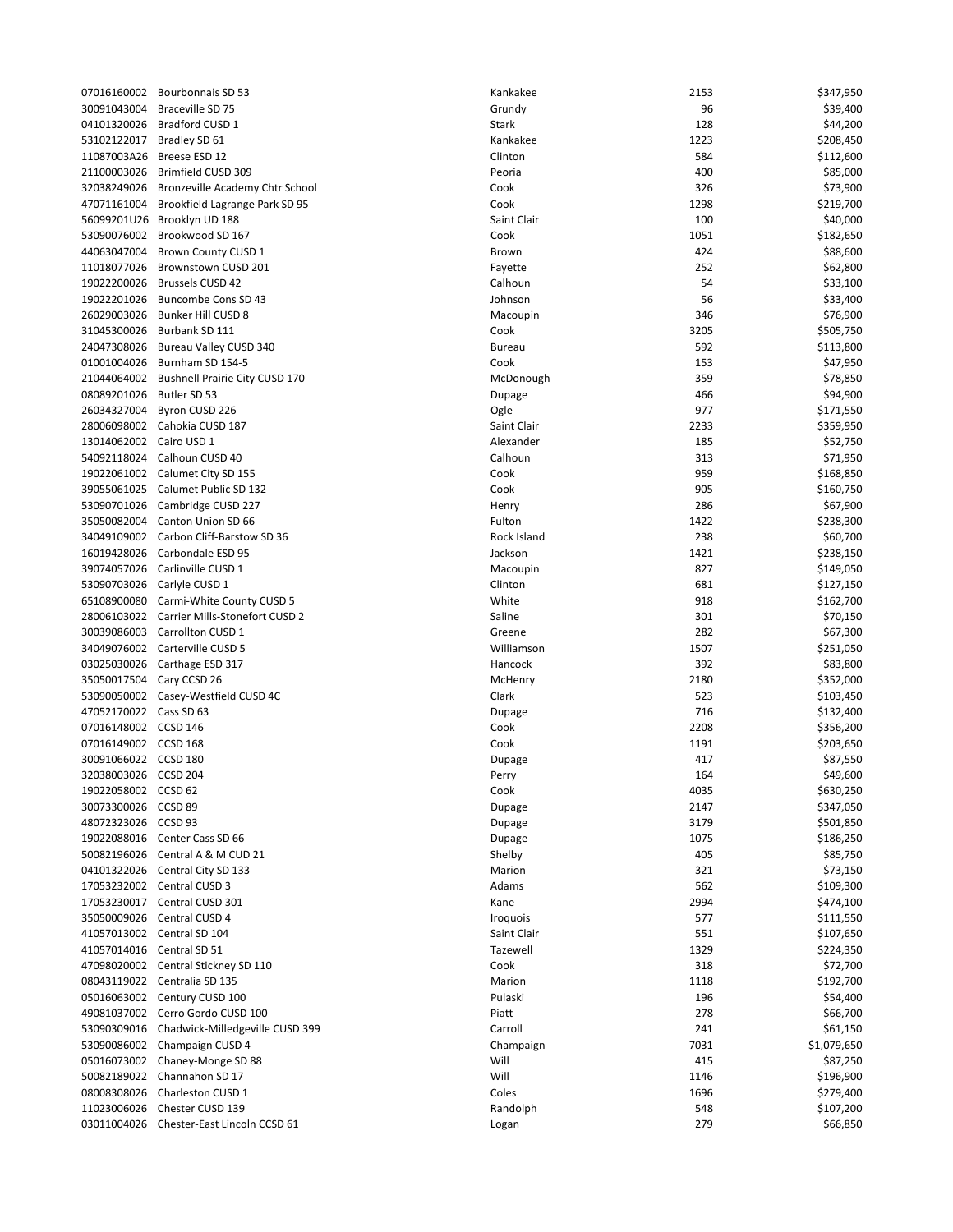20024001026 Chicago Heights SD 170 Cook 2559 \$408,850 \$408,850 \$408,850 \$408,850 \$408,850 \$408,850 \$408,850 \$40 41057007026 Chicago Ridge SD 127-5 COOK 2000 2018 03025040026 Christopher USD 99 F 30002005026 Cicero SD 99 Cook 9605 \$1,465,750 \$1,465,750 \$1,465,750 \$1,465,750 \$1,465,750 \$1,465,750 \$1,465,75 53102011026 Cissna Park CUSD 6 Iroquois 183 \$52,450 20083004026 City of Chicago SD 299 Cook 223098 \$6,000,000 31045900025 Clay City CUSD 10 C 19022205026 Clinton CUSD 15 Dewitt 1076 \$186,400 48072322026 Coal City CUSD 1 G 06016401026 Cobden SUD 17 Union 285 \$67,750 30039196026 Collinsville CUSD 10 Madison 3987 \$623,050 56099203004 Colona SD 190 Henry 346 \$76,900 34049033002 Columbia CUSD 4 Monroe 1277 1278 Monroe 1277 1278 Monroe 1278 1278 127 47098001026 Comm Cons SD 59 Comm Construction Comm Construction Comm Construction C 07016159002 Cook County SD 130 6005 \$475,750 \$475,750 \$475,750 \$475,750 \$475,750 \$475,750 \$475,750 \$475,750 47071269004 Cornell CCSD 426 **Livingston 94 \$39,1000 Livingston 94 \$39,100 Livings** 53102140026 Coulterville USD 1 R 05016065004 Country Club Hills SD 160 COOK 1199 \$204,850 \$204,850 \$204,850 \$204,850 \$204,850 \$204,850 05016202017 County of Union Sch Dist No43 Union 327 \$74,050 \$74,050 \$74,050 \$74,050 \$74,050 \$74,050 \$74,050 \$7 07016231016 County of Winnebago SD 320 07016124002 Cowden-Herrick CUSD 3A Shelby 206 \$55,900 \$55,900 \$55,900 \$55,900 \$55,900 \$ 21028115004 Crab Orchard CUSD 3 W 20096225016 Crescent Iroquois CUSD 249 Iroquois 60 \$34,000 20096112004 Creston CCSD 161 Ogle 94 \$39,100 56099089002 Crete Monee CUSD 201U Will 2743 \$436,450 05016072002 Creve Coeur SD 76 Tazewell 464 \$94,600 48072265026 Crystal Lake CCSD 47 McHenry 6847 \$1,052,050 Mc 13041099004 Cumberland CUSD 77 Cumberland 651 C 19022100016 CUSD 200 Dupage 7783 Dupage 7783 Dupage 7783 Dupage 7783 Dupage 7783 Dupage 7 13041003004 CUSD 201 Dupage 846 \$151,900 53102006026 CUSD 3 Fulton County Function 2006026 09010001026 CUSD 300 Kane 12976 \$1,971,400 17053074027 CUSD 308 Kendall 10966 \$1,669,900 12013035026 CUSD 4 Adams 445 \$91,750 07016161002 Cypress SD 64 Johnson 108 \$41,2000 \$41,2000 \$41,2000 \$41,2000 \$41,2000 \$41,2000 \$41,2000 \$41,2000 \$ 07016169002 Dakota CUSD 201 S 06016091002 Dallas ESD 327 Hancock 162 Hancock 162 Hancock 162 Hancock 162 Hancock 162 Hancock 162 Hancock 162 Hancock 162 Hancock 162 Hancock 162 Hancock 162 Hancock 162 Hancock 162 Hancock 162 Hancock 163 07016142002 Dalzell SD 98 Bureau 62 \$34,300 Bureau 62 \$34,300 Bureau 62 \$34,300 Bureau 62 \$34,300 Bureau 62 \$3 47071221026 Damiansville SD 62 Clinton 92 \$38,800 34049114002 Danville CCSD 118 Vermilion 3319 \$522,850 44063003003 Darien SD 61 Dupage 1255 \$213,250 Dupage 1255 \$213,250 Dupage 1255 \$213,250 56099157C04 Decatur SD 61 Macon 5634 Macon 564 21028168026 Deer Creek-Mackinaw CUSD 701 **Tazewell 650 \$122,500 \$122,500 \$122,500 \$122,500** 01069001026 Deer Park CCSD 82 La Salle 56 \$34,400 La Salle 56 \$34,400 La Salle 56 \$43,400 La Salle 56 \$43,400 06016084002 Deerfield SD 109 Lake 2712 \$431,8000 Lake 2712 \$431,8000 Lake 2712 \$431,8000 Lake 2712 \$431,8000 L 50082070004 DeKalb CUSD 428 Dekalb 4463 \$694,450 50082077016 Deland-Weldon CUSD 57 Piatt 1111 \$41,650 Piatt 111 \$41,650 Piatt 111 \$41,650 Piatt 111 \$41,650 Pia 08089145022 Delavan CUSD 703 Tazewell 280 \$67,000 34049079002 Dept of Human Services State Of Indian Services 20083001026 DePue USD 103 **Bureau 198 \$54,700 \$54,700 \$54,700 \$** 08043120022 DeSoto Cons SD 86 34,9000 166 \$49,900 166 \$49,900 166 \$49,900 166 \$49,900 166 \$49,900 166 \$49,900 33048205026 Diamond Lake SD 76 Lake 828 \$149,2000 Lake 828 \$149,2000 Lake 828 \$149,2000 Lake 828 \$149,2000 La 20030007026 Dieterich CUSD 30 Effingham 394 \$84,100 28037224026 Dimmick Community Consolidated SD #175 L 24032072C04 District 50 Schools Tazewell 649 \$122,350 24032073017 Dixon USD 170 Lee 1663 \$274,450 34049037002 Dolton SD 148 C 20096014004 Dolton SD 149 07016133002 Dongola USD 66 University of the Union 163  $\mu$ 28037228026 Donovan CUSD 3 **Iroquois 153 \$47,950 \$47,950 \$47,950 \$47,950 \$47,950 \$47,950 \$47,950 \$47,950 \$47,950** 31045304026 Downers Grove GSD 58 Dupage 4703 \$730,450 16019424026 Du Quoin CUSD 300 Perry 851 \$152,650 \$152,650 \$152,650 \$P 54092004026 Dunlap CUSD 323 Peoria 3211 \$506,650 53102069002 Dupo CUSD 196 Shannon Clair 630 \$110,500 \$110,500 \$119,500 \$119,500 \$ 13014060002 Durand CUSD 322 Winnebago 342 Winnebago 342 Winnebago 342 Winnebago 342 Winnebago 342 Winnebago 342 Winnebago 342 Winnebago 342 Winnebago 342 Winnebago 342 Winnebago 342 Winnebago 342 Winnebago 34 30039130004 Dwight Common SD 232 Livingston 423 All 2003 123 All 2012 12:30:450 All 2013 12:450 All 2014 12:45

| `ook             | 2559   | \$408,850   |
|------------------|--------|-------------|
| `ook             | 1292   | \$218,800   |
| ranklin          | 453    | \$92,950    |
| cook:            | 9605   | \$1,465,750 |
| roquois          | 183    | \$52,450    |
| cook:            | 223098 | \$6,000,000 |
| :lay             | 212    | \$56,800    |
| )ewitt           | 1076   | \$186,400   |
| irundy           | 1336   | \$225,400   |
| Jnion            | 285    | \$67,750    |
| Aadison          | 3987   | \$623,050   |
| lenry            | 346    | \$76,900    |
| Aonroe           | 1277   | \$216,550   |
| `ook             | 5868   | \$905,200   |
| cook:            | 3005   | \$475,750   |
| ivingston        | 94     | \$39,100    |
| andolph!         | 127    | \$44,050    |
| `ook             | 1199   | \$204,850   |
| Jnion            | 327    | \$74,050    |
| Vinnebago        | 607    | \$116,050   |
| helby            | 206    | \$55,900    |
| Villiamson       | 294    | \$69,100    |
| roquois          | 60     | \$34,000    |
| )gle             | 94     | \$39,100    |
| Vill             | 2743   | \$436,450   |
| azewell          | 464    | \$94,600    |
| <b>AcHenry</b>   | 6847   | \$1,052,050 |
| `umberland       | 651    | \$122,650   |
| )upage           | 7783   | \$1,192,450 |
| )upage           | 846    | \$151,900   |
| ulton            | 235    | \$60,250    |
| ane)             | 12976  | \$1,971,400 |
| endall)          | 10966  | \$1,669,900 |
| ۱dams            | 445    | \$91,750    |
| ohnson           | 108    | \$41,200    |
| tephenson        | 496    | \$99,400    |
| lancock          | 162    | \$49,300    |
| <b>Sureau</b>    | 62     | \$34,300    |
| Iinton:          | 92     | \$38,800    |
| ermilion         | 3319   | \$522,850   |
| Jupage           | 1255   | \$213,250   |
| Aacon            | 5634   | \$870,100   |
| azewell          | 650    | \$122,500   |
| a Salle          | 56     | \$33,400    |
| ake              | 2712   | \$431,800   |
| ekalb            | 4463   | \$694,450   |
| 'iatt            | 111    | \$41,650    |
| azewell          | 280    | \$67,000    |
| tate Of Illinois | 72     | \$35,800    |
| <b>Sureau</b>    | 198    | \$54,700    |
| ackson           | 166    | \$49,900    |
| ake              | 828    | \$149,200   |
| ffingham:        | 394    | \$84,100    |
| a Salle          | 139    | \$45,850    |
| azewell          | 649    | \$122,350   |
| ee               | 1663   | \$274,450   |
| cook:            | 1829   | \$299,350   |
|                  |        |             |
| `ook             | 2265   | \$364,750   |
| Jnion            | 163    | \$49,450    |
| roquois          | 153    | \$47,950    |
| Jupage           | 4703   | \$730,450   |
| erry             | 851    | \$152,650   |
| 'eoria           | 3211   | \$506,650   |
| aint Clair       | 630    | \$119,500   |
| Vinnebago        | 342    | \$76,300    |
| ivingston        | 423    | \$88,450    |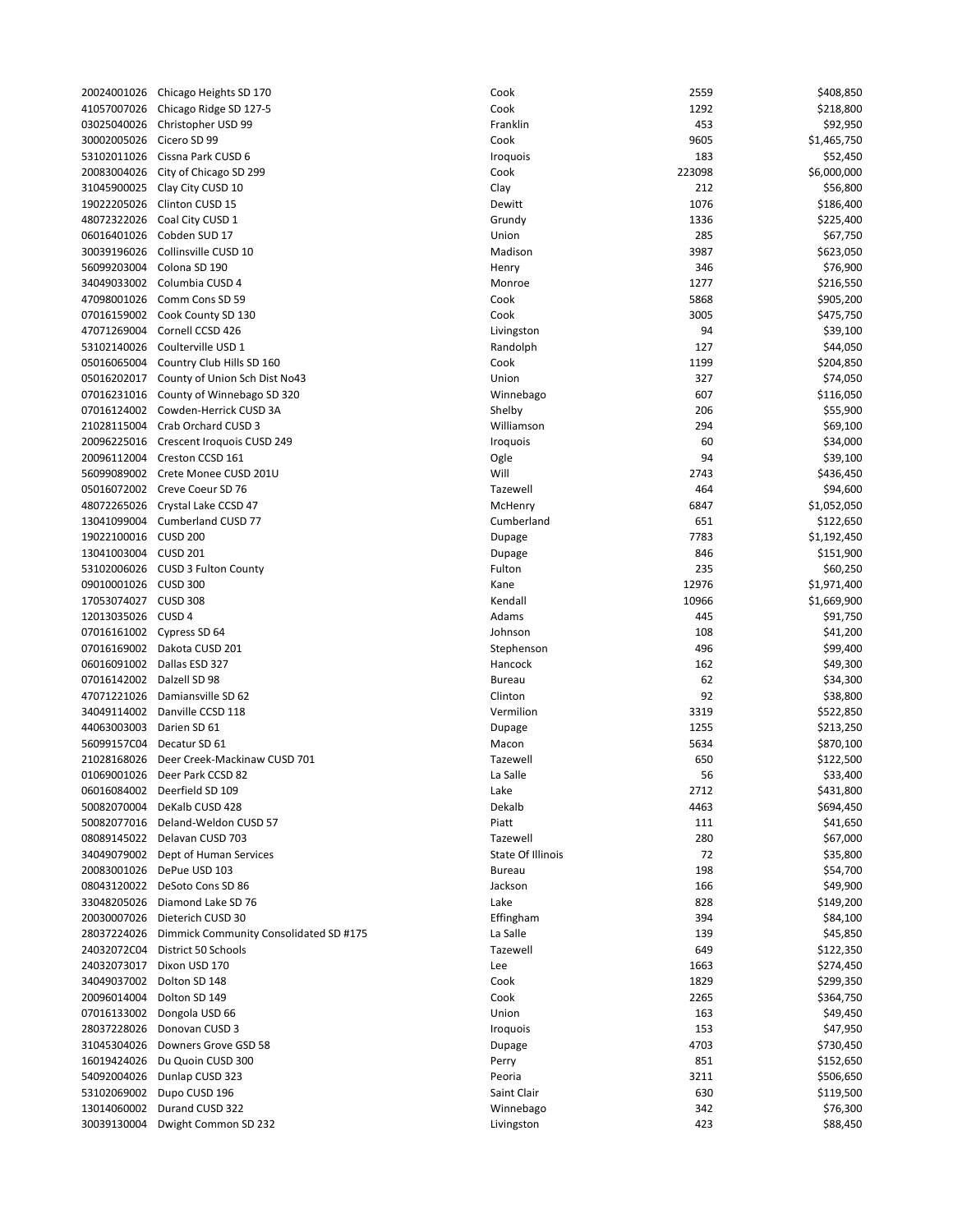| 09027005026              | Earlville CUSD 9                                          | La Salle    | 230  | \$59,500    |
|--------------------------|-----------------------------------------------------------|-------------|------|-------------|
|                          | 09010188004 East Alton SD 13                              | Madison     | 637  | \$120,550   |
|                          | 40056007026   East Coloma - Nelson CESD 20                | Whiteside   | 220  | \$58,000    |
|                          | 19022041002 East Dubuque USD 119                          | Jo Daviess  | 373  | \$80,950    |
|                          | 19022087017 East Maine SD 63                              | Cook        | 3265 | \$514,750   |
|                          | 05016035002 East Moline SD 37                             | Rock Island | 2474 | \$396,100   |
|                          | 05016034004 East Peoria SD 86                             | Tazewell    | 1334 | \$225,100   |
|                          | 05016067002 East Prairie SD 73                            | Cook        | 463  | \$94,450    |
|                          | 21044001026   East St Louis SD 189                        | Saint Clair | 3143 | \$496,450   |
|                          | 19022062002 Eastland CUSD 308                             | Carroll     | 435  | \$90,250    |
| 13041006004              | Edgar County CUD 6                                        | Edgar       | 171  | \$50,650    |
|                          | 35050095004 Edinburg CUSD 4                               | Christian   | 141  | \$46,150    |
|                          |                                                           |             |      |             |
|                          | 41057009026 Edwards County CUSD 1                         | Edwards     | 524  | \$103,600   |
|                          | 50082110004 Edwardsville CUSD 7                           | Madison     | 4836 | \$750,400   |
|                          | 34049124016 Effingham CUSD 40                             | Effingham   | 1534 | \$255,100   |
|                          | 32046006026 Egyptian CUSD 5                               | Alexander   | 250  | \$62,500    |
|                          | 34049036002 El Paso-Gridley CUSD 11                       | Woodford    | 757  | \$138,550   |
|                          | 34049046004 Eldorado CUSD 4                               | Saline      | 700  | \$130,000   |
|                          | 34049127016 Elgin Math and Science Academy Charter School | Kane        | 324  | \$73,600    |
| 20097001026              | Elmhurst SD 205                                           | Dupage      | 5243 | \$811,450   |
|                          | 40031010026 Elmwood CUSD 322                              | Peoria      | 406  | \$85,900    |
|                          | 51065200026 Elmwood Park CUSD 401                         | Cook        | 1719 | \$282,850   |
|                          | 01075004026 Elverado CUSD 196                             | Jackson     | 231  | \$59,650    |
|                          | 34049056002 Elwood CCSD 203                               | Will        | 259  | \$63,850    |
|                          | 28006502017 Emmons SD 33                                  | Lake        | 288  | \$68,200    |
| 26034328024 Erie CUSD 1  |                                                           | Whiteside   | 383  | \$82,450    |
|                          |                                                           |             |      | \$274,300   |
| 20033010026 ESD 159      |                                                           | Cook        | 1662 |             |
|                          | 49081029002 Eswood CCSD 269                               | Ogle        | 68   | \$35,200    |
|                          | 20035001026 Eureka CUD 140                                | Woodford    | 978  | \$171,700   |
|                          | 04101122022 Evanston CCSD 65                              | Cook        | 6935 | \$1,065,250 |
|                          | 50082175002 Evergreen Park ESD 124                        | Cook        | 1793 | \$293,950   |
|                          | 20083003026 Ewing Northern CCSD 115                       | Franklin    | 197  | \$54,550    |
|                          | 44063036002 Fairfield PSD 112                             | Wayne       | 560  | \$109,000   |
|                          | 17054021026 Fairmont SD 89                                | Will        | 269  | \$65,350    |
|                          | 44063050026 Fairview SD 72                                | Cook        | 720  | \$133,000   |
|                          | 07016152002 Farmington Central CUSD 265                   | Peoria      | 761  | \$139,150   |
|                          | 53060126026 Farrington CCSD 99                            | Jefferson   | 58   | \$33,700    |
| 34049073004 Field CCSD 3 |                                                           | Jefferson   | 231  | \$59,650    |
|                          | 07016152502 Fieldcrest CUSD 6                             | Woodford    | 550  | \$107,500   |
|                          | 35059005026 Fisher CUSD 1                                 | Champaign   | 404  | \$85,600    |
|                          | 09010008026 Flanagan-Cornell Dist 74                      |             | 153  | \$47,950    |
|                          |                                                           | Livingston  |      |             |
|                          | 21100004026 Flora CUSD 35                                 | Clay        | 867  | \$155,050   |
|                          | 32046002026 Flossmoor SD 161                              | Cook        | 2202 | \$355,300   |
|                          | 17064004026 Ford Heights SD 169                           | Cook        | 373  | \$80,950    |
|                          | 16019426026 Forest Park SD 91                             | Cook        | 605  | \$115,750   |
|                          | 50082116002 Forest Ridge SD 142                           | Cook        | 1474 | \$246,100   |
|                          | 41057005026 Forrestville Valley CUSD 221                  | Ogle        | 471  | \$95,650    |
|                          | 03068003026 Fox Lake GSD 114                              | Lake        | 633  | \$119,950   |
|                          | 06016093002 Fox River Grove Cons SD 3                     | McHenry     | 385  | \$82,750    |
|                          | 16019429026 Frankfort CCSD 157C                           | Will        | 2459 | \$393,850   |
|                          | 19022181004 Frankfort CUSD 168                            | Franklin    | 1033 | \$179,950   |
|                          | 19022086017 Franklin CUSD 1                               | Morgan      | 186  | \$52,900    |
|                          | 48072328003 Franklin Park SD 84                           | Cook        | 1248 | \$212,200   |
|                          | 56099033C04 Freeburg CCSD 70                              | Saint Clair | 737  | \$135,550   |
|                          | 07016233016 Freeport SD 145                               | Stephenson  | 2337 | \$375,550   |
|                          | 07016153002 Fremont SD 79                                 | Lake        | 2022 | \$328,300   |
|                          |                                                           |             |      |             |
|                          | 04101207016 Galatia CUSD 1                                | Saline      | 256  | \$63,400    |
| 54092011026              | Galena USD 120                                            | Jo Daviess  | 553  | \$107,950   |
|                          | 07016157002 Galesburg CUSD 205                            | Knox        | 2557 | \$408,550   |
|                          | 15016901025 Gallatin CUSD 7                               | Gallatin    | 478  | \$96,700    |
|                          | 15016900025 Galva CUSD 224                                | Henry       | 307  | \$71,050    |
|                          | 44063158022 Gardner CCSD 72C                              | Grundy      | 157  | \$48,550    |
| 12017001026 Gavin SD 37  |                                                           | Lake        | 692  | \$128,800   |
| 60105428030 Geff CCSD 14 |                                                           | Wayne       | 82   | \$37,300    |
|                          | 48072321026 Gen George Patton SD 133                      | Cook        | 199  | \$54,850    |
|                          | 48072327026 Geneseo CUSD 228                              | Henry       | 1552 | \$257,800   |
|                          |                                                           |             |      |             |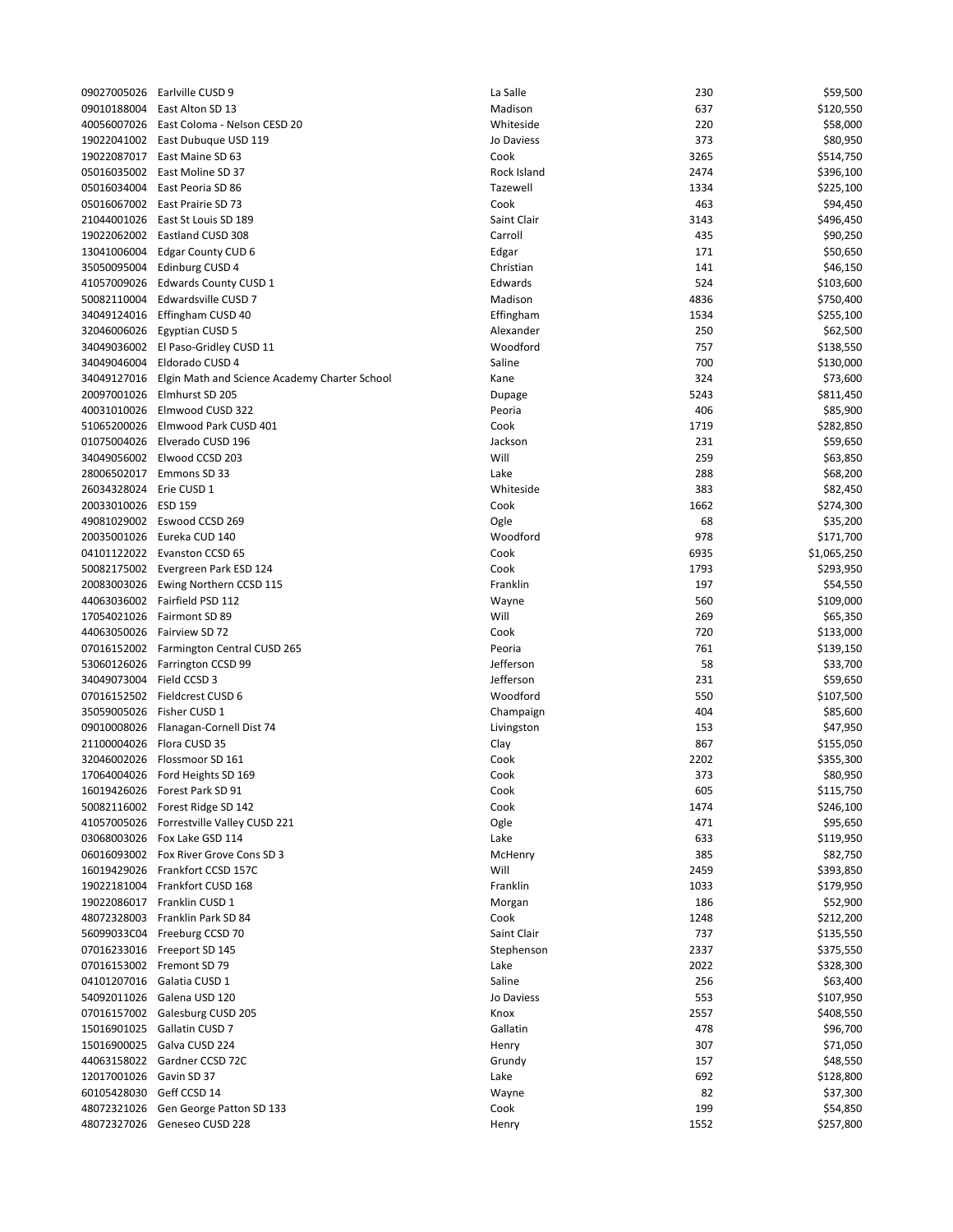|                            | 53060189026 Geneva CUSD 304                                | Kane        | 3377 | \$531,550 |
|----------------------------|------------------------------------------------------------|-------------|------|-----------|
| 26034307016                | Genoa Kingston CUSD 424                                    | Dekalb      | 959  | \$168,850 |
| 65108903080                | Georgetown-Ridge Farm CUD 4                                | Vermilion   | 558  | \$108,700 |
| 16019425026                | Germantown Hills SD 69                                     | Woodford    | 798  | \$144,700 |
| 19022204026                | Germantown SD 60                                           | Clinton     | 214  |           |
|                            |                                                            |             |      | \$57,100  |
|                            | 07016109002 Giant City CCSD 130                            | Jackson     | 204  | \$55,600  |
| 15016905025                | Gibson City-Melvin-Sibley CUSD 5                           | Ford        | 607  | \$116,050 |
| 32038009026                | Gifford CCSD 188                                           | Champaign   | 159  | \$48,850  |
| 32038010026                | Gillespie CUSD 7                                           | Macoupin    | 759  | \$138,850 |
| 13095011004                | Glen Ellyn SD 41                                           | Dupage      | 3472 | \$545,800 |
| 65108901080                | Glencoe SD 35                                              | Cook        | 1196 | \$204,400 |
|                            | 19022010002 Glenview CCSD 34                               | Cook        | 4206 | \$655,900 |
| 13058007004 Golf ESD 67    |                                                            | Cook        | 696  | \$129,400 |
|                            | 06016201017 Goreville CUD 1                                | Johnson     | 386  | \$82,900  |
| 01069117022                | Gower SD 62                                                |             | 831  |           |
|                            |                                                            | Dupage      |      | \$149,650 |
| 20096017004                | Grand Prairie CCSD 6                                       | Jefferson   | 73   | \$35,950  |
| 12040001026                | Grand Ridge CCSD 95                                        | La Salle    | 202  | \$55,300  |
|                            | 40042100026 Granite City CUSD 9                            | Madison     | 3611 | \$566,650 |
|                            | 31045800080 Grant CCSD 110                                 | Saint Clair | 534  | \$105,100 |
| 44063012026                | Grant Park CUSD 6                                          | Kankakee    | 256  | \$63,400  |
| 21100001026                | Grass Lake SD 36                                           | Lake        | 164  | \$49,600  |
| 56099086005                | Grayslake CCSD 46                                          | Lake        | 3358 | \$528,700 |
|                            | 56099204017 Grayville CUSD 1                               | White       | 175  | \$51,250  |
|                            | 21061038026 Greenfield CUSD 10                             | Greene      | 258  | \$63,700  |
|                            |                                                            |             |      |           |
|                            | 31045302026 Greenview CUSD 200                             | Menard      | 129  | \$44,350  |
| 32046111025                | Griggsville-Perry CUSD 4                                   | Pike        | 238  | \$60,700  |
| 11023003026                | Gurnee SD 56                                               | Lake        | 1805 | \$295,750 |
|                            | 19022020002 Hamilton CCSD 328                              | Hancock     | 337  | \$75,550  |
|                            | 13058002003 Hamilton Co CUSD 10                            | Hamilton    | 662  | \$124,300 |
|                            | 05016038002 Hampton SD 29                                  | Rock Island | 226  | \$58,900  |
|                            | 28037229026 Hardin County CUSD 1                           | Hardin      | 349  | \$77,350  |
|                            | 34049096004 Harlem UD 122                                  | Winnebago   | 4053 | \$632,950 |
| 47071144003                | Harmony Emge SD 175                                        | Saint Clair | 717  | \$132,550 |
|                            | 04101131004 Harrisburg CUSD 3                              | Saline      | 1140 | \$196,000 |
|                            | 07016140002 Harrison SD 36                                 | McHenry     | 329  | \$74,350  |
|                            | 33048202026 Hartsburg Emden CUSD 21                        |             | 110  | \$41,500  |
|                            |                                                            | Logan       | 1660 |           |
|                            | 06016094002 Harvard CUSD 50                                | McHenry     |      | \$274,000 |
|                            | 06016102002 Harvey SD 152                                  | Cook        | 1580 | \$262,000 |
|                            | 06016105002 Havana CUSD 126                                | Mason       | 516  | \$102,400 |
| 26034347004                | Hawthorn CCSD 73                                           | Lake        | 3589 | \$563,350 |
|                            | 28006303026 Hazel Crest SD 152-5                           | Cook        | 800  | \$145,000 |
|                            | 35050122002 Henry-Senachwine CUSD 5                        | Marshall    | 318  | \$72,700  |
|                            | 35050120017 Heritage CUSD 8                                | Champaign   | 236  | \$60,400  |
|                            | 28006094004 Herrin CUSD 4                                  | Williamson  | 1567 | \$260,050 |
|                            | 06016106002 Herscher CUSD 2                                | Kankakee    | 1094 | \$189,100 |
|                            | 34049065002 Heyworth CUSD 4                                | McLean      | 607  | \$116,050 |
|                            | 34049115016 Hiawatha CUSD 426                              | Dekalb      | 254  | \$63,100  |
|                            | 34049067005 High Mount SD 116                              | Saint Clair | 313  | \$71,950  |
|                            |                                                            |             |      |           |
|                            | 19022108016 Highland CUSD 5                                | Madison     | 1814 | \$297,100 |
| 34049041004                | Hillsboro CUSD 3                                           | Montgomery  | 1001 | \$175,150 |
| 34049095026 Hillside SD 93 |                                                            | Cook        | 400  | \$85,000  |
|                            | 07016158002 Hinckley Big Rock CUSD 429                     | Dekalb      | 460  | \$94,000  |
| 56099070C04                | Hinsdale CCSD 181                                          | Dupage      | 3517 | \$552,550 |
|                            | 12051020026 Hollis Cons SD 328                             | Peoria      | 131  | \$44,650  |
|                            | 34049901025 Homer CCSD 33C                                 | Will        | 3522 | \$553,300 |
|                            | 50082009026 Homewood SD 153                                | Cook        | 1818 | \$297,700 |
|                            | 35050001026 Hoopeston Area CUSD 11                         | Vermilion   | 746  | \$136,900 |
|                            | 07016210017 Hoover-Schrum Memorial SD 157                  | Cook        | 762  | \$139,300 |
|                            |                                                            |             |      |           |
|                            | 07016113A02 Horizon Science Acad-Belmont Charter Sch       | Cook        | 571  | \$110,650 |
|                            | 08089202026 Horizon Science Acad-McKinley Park Charter Sch | Cook        | 588  | \$113,200 |
|                            | 17064002026 Huntley Community School District 158          | McHenry     | 5557 | \$858,550 |
|                            | 26029097026 Hutsonville CUSD 1                             | Crawford    | 192  | \$53,800  |
| 17064007026                | Il Valley Central USD 321                                  | Peoria      | 1266 | \$214,900 |
| 06016212016                | Illini Bluffs CUSD 327                                     | Peoria      | 553  | \$107,950 |
| 01001002026                | Illini Central CUSD 189                                    | Mason       | 412  | \$86,800  |
|                            | 34049070002 Indian Creek CUSD 425                          | Dekalb      | 421  | \$88,150  |

| ne            | 3377        | \$531,550 |
|---------------|-------------|-----------|
| kalb          | 959         | \$168,850 |
| rmilion       | 558         | \$108,700 |
| oodford       | 798         | \$144,700 |
| nton          | 214         | \$57,100  |
| ckson         | 204         | \$55,600  |
| rd            | 607         | \$116,050 |
| ampaign       | 159         | \$48,850  |
| acoupin       | 759         | \$138,850 |
| page          | 3472        | \$545,800 |
| ok            | 1196        | \$204,400 |
| ok            | 4206        | \$655,900 |
| ok            | 696         | \$129,400 |
| าทรon         | 386         | \$82,900  |
| ipage         | 831         | \$149,650 |
| ferson        | 73          | \$35,950  |
| Salle         | 202         | \$55,300  |
| adison        | 3611        | \$566,650 |
| int Clair     | 534         | \$105,100 |
| nkakee        | 256         | \$63,400  |
| ke            | 164         | \$49,600  |
| ke            | 3358        | \$528,700 |
| hite          | 175         | \$51,250  |
| eene          | 258         | \$63,700  |
| enard         | 129         | \$44,350  |
| œ             | 238         | \$60,700  |
| ke            | 1805        | \$295,750 |
| ncock         | 337         | \$75,550  |
| milton        | 662         | \$124,300 |
| ck Island     | 226         | \$58,900  |
| rdin          | 349         | \$77,350  |
| innebago      | 4053        | \$632,950 |
| int Clair     | 717         | \$132,550 |
| line          | 1140        | \$196,000 |
| <b>CHenry</b> | 329         | \$74,350  |
| gan           | 110         | \$41,500  |
| cHenry        | 1660        | \$274,000 |
| ok            | 1580        | \$262,000 |
| ason          | 516         | \$102,400 |
| ke            | 3589        | \$563,350 |
| ok            | 800         | \$145,000 |
| arshall       | 318         | \$72,700  |
| ampaign       | 236         | \$60,400  |
| illiamson     | 1567        | \$260,050 |
| nkakee        | 1094        | \$189,100 |
| cLean         | 607         | \$116,050 |
| kalb          | 254         | \$63,100  |
| int Clair     | 313         | \$71,950  |
| adison        | 1814        | \$297,100 |
| ontgomery     | 1001        | \$175,150 |
| ok            | 400         | \$85,000  |
| kalb          | 460         | \$94,000  |
|               | 3517        | \$552,550 |
| ipage         |             | \$44,650  |
| oria<br>ill   | 131<br>3522 |           |
| ok            |             | \$553,300 |
| rmilion       | 1818        | \$297,700 |
|               | 746         | \$136,900 |
| ok            | 762         | \$139,300 |
| ok            | 571         | \$110,650 |
| ok            | 588         | \$113,200 |
| <b>CHenry</b> | 5557        | \$858,550 |
| awford        | 192         | \$53,800  |
| oria          | 1266        | \$214,900 |
| oria          | 553         | \$107,950 |
| ason          | 412         | \$86,800  |
| kalb          | 421         | \$88,150  |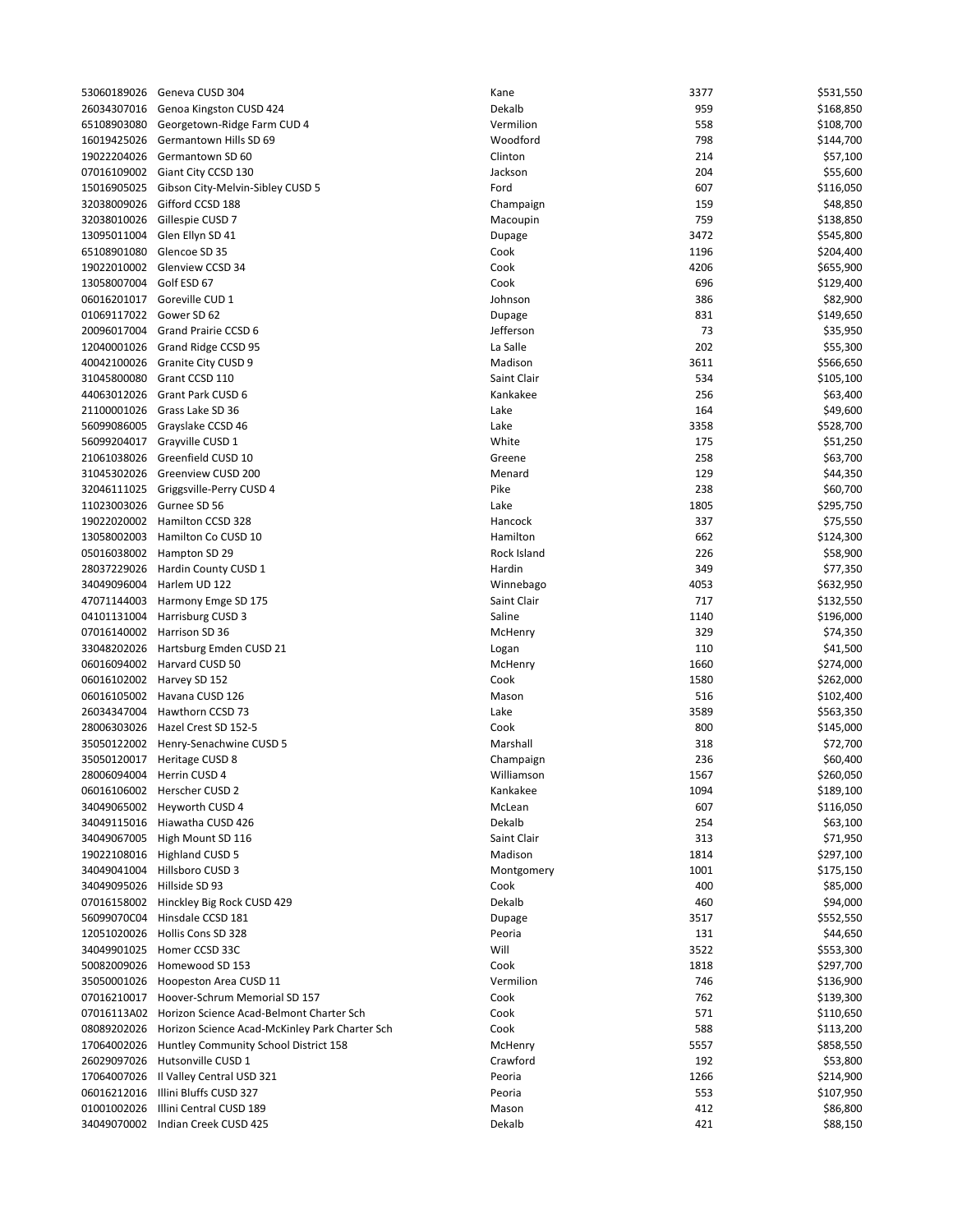|                           |                                                              |                   |               | \$2,516,650 |
|---------------------------|--------------------------------------------------------------|-------------------|---------------|-------------|
| 48072310016               | 30091016004 Indian Prairie CUSD 204<br>Indian Springs SD 109 | Dupage<br>Cook    | 16611<br>2277 | \$366,550   |
|                           | 48072316004 Iroquois County CUSD 9                           | <b>Iroquois</b>   | 551           | \$107,650   |
| 17054404016               | Iroquois West CUSD 10                                        | Iroquois          | 504           | \$100,600   |
|                           | 07016156002 Irvington CCSD 11                                | Washington        | 59            | \$33,850    |
|                           | 17054027002 ISU Laboratory Schools                           | State Of Illinois | 397           | \$84,550    |
| 56099210016               | Itasca SD 10                                                 | Dupage            | 953           | \$167,950   |
| 34049103002 luka CCSD 7   |                                                              | Marion            | 203           | \$55,450    |
|                           | 05016074002 Jacksonville SD 117                              | Morgan            | 2017          | \$327,550   |
|                           | 06016092002 Jasper CCSD 17                                   | Wayne             | 174           | \$51,100    |
|                           | 24047090004 Jasper County CUD 1                              | Jasper            | 724           | \$133,600   |
|                           | 19022202026 Jersey CUSD 100                                  | Jersey            | 1462          | \$244,300   |
|                           | 03068012026 John C Dunham STEM Partnership School            | Kane              | 183           | \$52,450    |
|                           | 56099091002 Johnsburg CUSD 12                                | McHenry           | 1031          | \$179,650   |
|                           | 56099205017 Johnston City CUSD 1                             | Williamson        | 669           | \$125,350   |
| 19022044002 Joliet PSD 86 |                                                              | Will              | 9830          | \$1,499,500 |
|                           | 35050425026 Joppa-Maple Grove UD 38                          | Massac            | 147           | \$47,050    |
|                           | 53102021026 Kaneland CUSD 302                                | Kane              | 2640          | \$421,000   |
| 09010142004               | Kankakee SD 111                                              | Kankakee          | 3108          | \$491,200   |
|                           | 06016103002 Kansas CUSD 3                                    | Edgar             | 121           | \$43,150    |
| 06016204017               | Keeneyville SD 20                                            | Dupage            | 1310          | \$221,500   |
| 26062185026               | Kell Cons SD 2                                               | Marion            | 88            | \$38,200    |
| 41057012026               | Kenilworth SD 38                                             | Cook              | 446           | \$91,900    |
|                           | 19022060002 Kewanee CUSD 229                                 | Henry             | 1170          | \$200,500   |
|                           | 09010003026 Kildeer Countryside CCSD 96                      | Lake              | 3138          | \$495,700   |
|                           | 05016207017 Kings Cons SD 144                                | Ogle              | 87            | \$38,050    |
| 28006084004               | Kinnikinnick CCSD 131                                        | Winnebago         | 1620          | \$268,000   |
| 56099114002               | Kirby SD 140                                                 | Cook              | 3334          | \$525,100   |
|                           | 06016083002 Knoxville CUSD 202                               | Knox              | 603           | \$115,450   |
| 32046005026               | Komarek SD 94                                                | Cook              | 454           | \$93,100    |
|                           | 44063154016 La Grange SD 102                                 | Cook              | 2917          | \$462,550   |
|                           | 44063165003 La Grange SD 105 South                           | Cook              | 1225          | \$208,750   |
|                           | 21100002026 La Harpe CSD 347                                 | Hancock           | 182           | \$52,300    |
| 50082040026               | La Moille CUSD 303                                           | <b>Bureau</b>     | 130           | \$44,500    |
| 39055002026               | La Salle ESD 122                                             | La Salle          | 825           | \$148,750   |
| 19022015002 Ladd CCSD 94  |                                                              | <b>Bureau</b>     | 155           | \$48,250    |
|                           | 35050150002 LaGrange Highlands SD 106                        | Cook              | 870           | \$155,500   |
|                           | 11012002C26 Lake Bluff ESD 65                                | Lake              | 836           | \$150,400   |
| 11012003C26               | Lake Forest SD 67                                            | Lake              | 1585          | \$262,750   |
|                           | 50082019026 Lake Villa CCSD 41                               | Lake              | 2288          | \$368,200   |
|                           | 21061001026 Lake Zurich CUSD 95                              | Lake              | 3636          | \$570,400   |
|                           | 07016162002 Lansing SD 158                                   | Cook              | 2451          | \$392,650   |
|                           | 11015002026 Laraway CCSD 70C                                 | Will              | 389           | \$83,350    |
|                           | 06016089002 Lawrence County CUD 20                           | Lawrence          | 800           | \$145,000   |
|                           | 24032002C02 LEARN Charter 9 Campus in Waukegan               | Lake              | 434           | \$90,100    |
|                           | 13041012004 Lebanon CUSD 9                                   | Saint Clair       | 354           | \$78,100    |
|                           | 44063015004 Leland CUSD 1                                    | La Salle          | 175           | \$51,250    |
|                           | 44063156016 Lemont-Bromberek CSD 113A                        | Cook              | 2274          | \$366,100   |
|                           | 17064005026 Lena Winslow CUSD 202                            | Stephenson        | 485           | \$97,750    |
| 19022011002 LeRoy CUSD 2  |                                                              | McLean            | 489           | \$98,350    |
|                           | 35050289004 Lewistown CUSD 97                                | Fulton            | 387           | \$83,050    |
|                           | 35050280017 Lexington CUSD 7                                 | McLean            | 334           | \$75,100    |
|                           | 33066404026 Liberty CUSD 2                                   | Adams             | 395           | \$84,250    |
|                           | 01069011026 Libertyville SD 70                               | Lake              | 2112          | \$341,800   |
|                           | 30077101026 Lick Creek CCSD 16                               | Union             | 120           | \$43,000    |
|                           | 39055015026 Limestone Walters CCSD 316                       | Peoria            | 196           | \$54,400    |
|                           | 47071223026 Lincoln ESD 156                                  | Cook              | 738           | \$135,700   |
|                           | 53102001004 Lincoln ESD 27                                   | Logan             | 1042          | \$181,300   |
|                           | 35059007026 Lincolnshire-Prairieview SD 103                  | Lake              | 1766          | \$289,900   |
|                           | 07016143002 Lincolnwood SD 74                                | Cook              | 1182          | \$202,300   |
| 53060191026 Lindop SD 92  |                                                              | Cook              | 348           | \$77,200    |
|                           | 32038124026 Lisbon CCSD 90                                   | Kendall           | 95            | \$39,250    |
|                           | 34049024004 Lisle CUSD 202                                   | Dupage            | 941           | \$166,150   |
|                           | 35050210004 Litchfield CUSD 12                               | Montgomery        | 783           | \$142,450   |
|                           | 50082160004 Lockport SD 91                                   | Will              | 534           | \$105,100   |
|                           | 24032201004 Lombard SD 44                                    | Dupage            | 2887          | \$458,050   |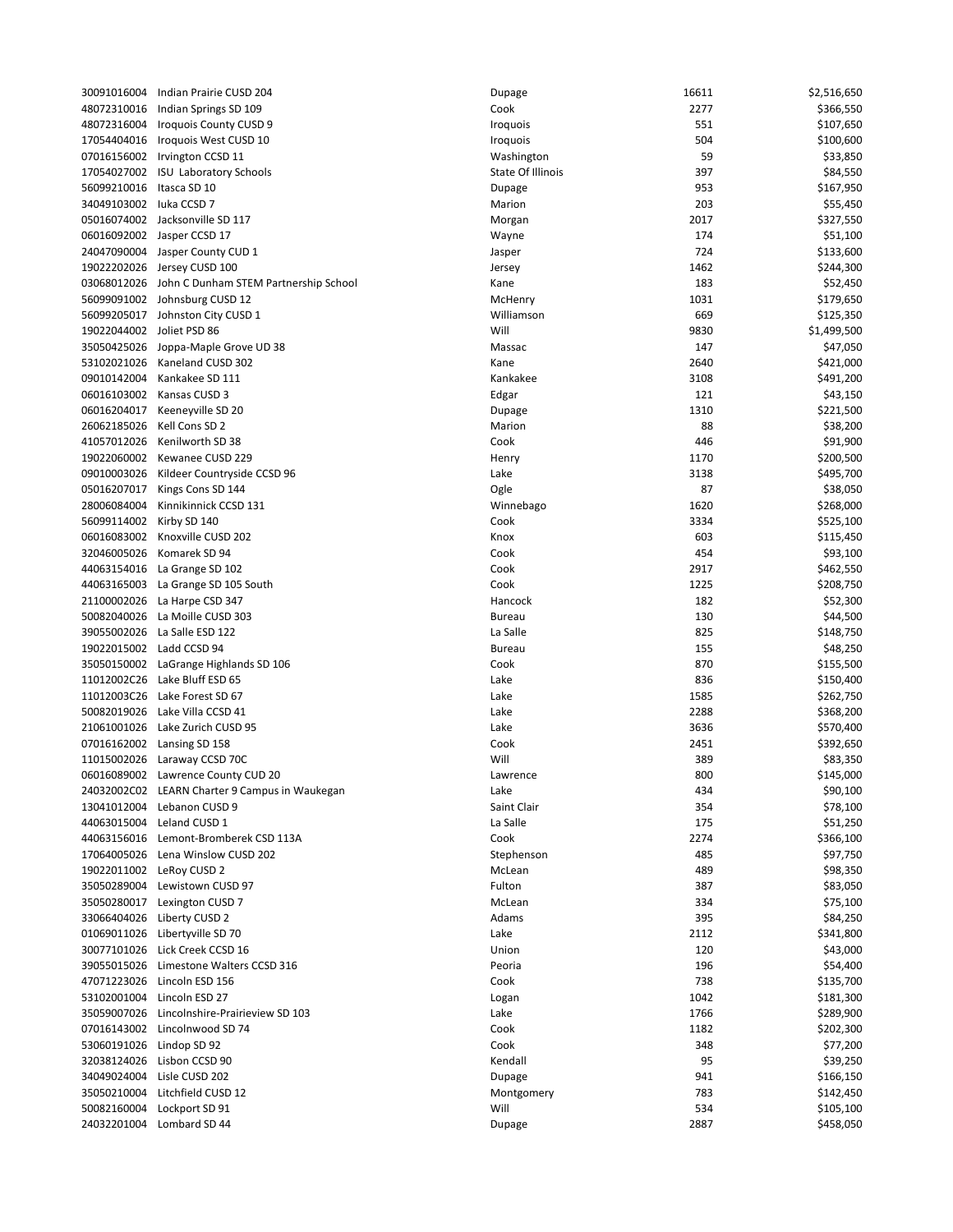|                          | 24032111016 Lostant CUSD 425                         | La Salle      | 52   | \$32,800    |
|--------------------------|------------------------------------------------------|---------------|------|-------------|
| 56099159002              | Lowpoint-Washburn CUSD 21                            | Woodford      | 205  | \$55,750    |
| 49081040022              | Ludlow CCSD 142                                      | Champaign     | 56   | \$33,400    |
| 32046001026              | Lyons SD 103                                         | Cook          | 2097 | \$339,550   |
|                          | 33094238026 Macomb CUSD 185                          | McDonough     | 1201 | \$205,150   |
|                          | 48072070002 Madison CUSD 12                          | Madison       | 429  |             |
|                          |                                                      |               |      | \$89,350    |
| 39074025026              | Maercker SD 60                                       | Dupage        | 1283 | \$217,450   |
| 47098145004              | Mahomet-Seymour CUSD 3                               | Champaign     | 2146 | \$346,900   |
| 24032101016              | Malden CCSD 84                                       | <b>Bureau</b> | 69   | \$35,350    |
| 24032054002              | Manhattan SD 114                                     | Will          | 1562 | \$259,300   |
| 47098006026              | Mannheim SD 83                                       | Cook          | 2351 | \$377,650   |
| 03011001026              | Manteno CUSD 5                                       | Kankakee      | 1126 | \$193,900   |
|                          |                                                      |               |      |             |
| 53090709026              | Marengo-Union E Cons D 165                           | McHenry       | 926  | \$163,900   |
| 05016070002              | Marion CUSD 2                                        | Williamson    | 2405 | \$385,750   |
| 40056005026              | Marissa CUSD 40                                      | Saint Clair   | 326  | \$73,900    |
| 05016057002              | Maroa Forsyth CUSD 2                                 | Macon         | 750  | \$137,500   |
| 13041080002              | Marquardt SD 15                                      | Dupage        | 2334 | \$375,100   |
|                          | 17054023026 Marseilles ESD 150                       | La Salle      | 434  | \$90,100    |
|                          |                                                      |               |      |             |
|                          | 13041201017 Marshall CUSD 2C                         | Clark         | 843  | \$151,450   |
| 39055003026              | Martinsville CUSD 3C                                 | Clark         | 231  | \$59,650    |
| 03003001026              | Mascoutah CUD 19                                     | Saint Clair   | 2680 | \$427,000   |
| 34049120013              | Massac UD <sub>1</sub>                               | Massac        | 1247 | \$212,050   |
|                          | 34049075002 Matteson ESD 162                         | Cook          | 2226 | \$358,900   |
|                          |                                                      |               |      |             |
|                          | 30039186026 Mattoon CUSD 2                           | Coles         | 1924 | \$313,600   |
|                          | 53090102002 Maywood-Melrose Park-Broadview 89        | Cook          | 4152 | \$647,800   |
| 19022203026              | Mazon-Verona-Kinsman ESD 2C                          | Grundy        | 248  | \$62,200    |
| 13095049004              | McClellan CCSD 12                                    | Jefferson     | 46   | \$31,900    |
| 13095099016              | McHenry CCSD 15                                      | McHenry       | 3949 | \$617,350   |
| 26034325026              | McLean County USD 5                                  | McLean        | 8215 | \$1,257,250 |
|                          |                                                      |               |      |             |
| 11018003026              | Medinah SD 11                                        | Dupage        | 618  | \$117,700   |
|                          | 24032024C04 Mendota CCSD 289                         | La Salle      | 994  | \$174,100   |
| 50082060026              | Mercer County School District 404                    | Mercer        | 814  | \$147,100   |
| 51084016026              | Meredosia-Chambersburg CUSD 11                       | Morgan        | 130  | \$44,500    |
| 17054088002              | Meridian CUSD 101                                    | Pulaski       | 267  | \$65,050    |
| 20096006004              | Meridian CUSD 15                                     | Macon         | 630  | \$119,500   |
|                          |                                                      |               |      |             |
| 56099122002              | Meridian CUSD 223                                    | Ogle          | 929  | \$164,350   |
| 21044032003              | Metamora CCSD 1                                      | Woodford      | 759  | \$138,850   |
|                          | 05016203017 Midland CUSD 7                           | Marshall      | 433  | \$89,950    |
| 24047066004              | Midlothian SD 143                                    | Cook          | 1496 | \$249,400   |
| 24047018016              | Midwest Central CUSD 191                             | Mason         | 527  | \$104,050   |
|                          |                                                      |               | 288  |             |
|                          | 05016071002 Milford Area Public Schools District 124 | Iroquois      |      | \$68,200    |
| 05016219017              | Millburn CCSD 24                                     | Lake          | 1072 | \$185,800   |
|                          | 44063002003 Miller Twp CCSD 210                      | La Salle      | 160  | \$49,000    |
|                          | 03068022026 Millstadt CCSD 160                       | Saint Clair   | 709  | \$131,350   |
|                          | 06016080002 Minooka CCSD 201                         | Grundy        | 4329 | \$674,350   |
| 20097003026              | Mokena SD 159                                        | Will          | 1460 | \$244,000   |
|                          |                                                      |               |      |             |
| 04004200026              | Moline-Coal Valley CUSD 40                           | Rock Island   | 4727 | \$734,050   |
|                          | 34049187026 Momence CUSD 1                           | Kankakee      | 566  | \$109,900   |
|                          | 12013025026 Monmouth-Roseville CUSD 238              | Warren        | 916  | \$162,400   |
|                          | 40031003026 Monroe SD 70                             | Peoria        | 295  | \$69,250    |
|                          | 40056034026 Monticello CUSD 25                       | Piatt         | 1052 | \$182,800   |
| 07016117002              | Montmorency CCSD 145                                 | Whiteside     | 210  | \$56,500    |
|                          |                                                      |               |      |             |
| 34049112002 Morris SD 54 |                                                      | Grundy        | 1026 | \$178,900   |
|                          | 13014186002 Morrison CUSD 6                          | Whiteside     | 600  | \$115,000   |
|                          | 20096200026 Morrisonville CUSD 1                     | Christian     | 166  | \$49,900    |
|                          | 05016027002 Morton CUSD 709                          | Tazewell      | 2047 | \$332,050   |
| 05016028002              | Morton Grove SD 70                                   | Cook          | 838  | \$150,700   |
|                          | 05016030002 Mount Olive CUSD 5                       | Macoupin      | 305  | \$70,750    |
|                          |                                                      |               |      |             |
| 05016225017              | Mount Prospect SD 57                                 | Cook          | 2198 | \$354,700   |
| 40056002026              | Mount Vernon SD 80                                   | Jefferson     | 1284 | \$217,600   |
|                          | 48072063002 Mt Pulaski CUSD 23                       | Logan         | 323  | \$73,450    |
|                          | 50082090004 Mt Zion CUSD 3                           | Macon         | 1578 | \$261,700   |
|                          | 50082203017 Mulberry Grove CUSD 1                    | Bond          | 215  | \$57,250    |
| 48072068002              | Mundelein ESD 75                                     | Lake          | 1560 |             |
|                          |                                                      |               |      | \$259,000   |
| 34049068002              | Murphysboro CUSD 186                                 | Jackson       | 1217 | \$207,550   |
|                          | 07016229016 N Pekin & Marquette Hght SD 102          | Tazewell      | 394  | \$84,100    |
|                          |                                                      |               |      |             |

| Salle     | 52   | \$32,800    |
|-----------|------|-------------|
| bodford   | 205  | \$55,750    |
| ampaign   | 56   | \$33,400    |
| ok        | 2097 | \$339,550   |
| :Donough  | 1201 | \$205,150   |
|           |      |             |
| adison    | 429  | \$89,350    |
| page      | 1283 | \$217,450   |
| ampaign   | 2146 | \$346,900   |
| reau      | 69   | \$35,350    |
| II        | 1562 | \$259,300   |
|           |      |             |
| ok        | 2351 | \$377,650   |
| nkakee    | 1126 | \$193,900   |
| :Henry    | 926  | \$163,900   |
| lliamson  | 2405 | \$385,750   |
| nt Clair  | 326  |             |
|           |      | \$73,900    |
| acon      | 750  | \$137,500   |
| page      | 2334 | \$375,100   |
| Salle     | 434  | \$90,100    |
| ırk       | 843  | \$151,450   |
| ırk       | 231  |             |
|           |      | \$59,650    |
| nt Clair  | 2680 | \$427,000   |
| assac     | 1247 | \$212,050   |
| ok        | 2226 | \$358,900   |
| les       | 1924 | \$313,600   |
|           |      |             |
| ok        | 4152 | \$647,800   |
| undy      | 248  | \$62,200    |
| ferson    | 46   | \$31,900    |
| :Henry    | 3949 | \$617,350   |
| :Lean     | 8215 | \$1,257,250 |
|           |      |             |
| page      | 618  | \$117,700   |
| Salle     | 994  | \$174,100   |
| ercer     | 814  | \$147,100   |
| organ     | 130  | \$44,500    |
| laski     | 267  | \$65,050    |
|           | 630  |             |
| acon      |      | \$119,500   |
| le        | 929  | \$164,350   |
| bodford   | 759  | \$138,850   |
| arshall   | 433  | \$89,950    |
| ok        | 1496 | \$249,400   |
| ison      | 527  | \$104,050   |
|           |      |             |
| quois     | 288  | \$68,200    |
| «e        | 1072 | \$185,800   |
| Salle     | 160  | \$49,000    |
| nt Clair  | 709  | \$131,350   |
| undy      | 4329 | \$674,350   |
| Ш         |      |             |
|           | 1460 | \$244,000   |
| ck Island | 4727 | \$734,050   |
| nkakee    | 566  | \$109,900   |
| arren     | 916  | \$162,400   |
| oria      | 295  | \$69,250    |
|           | 1052 | \$182,800   |
| ıtt       |      |             |
| iteside   | 210  | \$56,500    |
| undy      | 1026 | \$178,900   |
| iiteside  | 600  | \$115,000   |
| ristian   | 166  | \$49,900    |
|           |      |             |
| zewell    | 2047 | \$332,050   |
| ok        | 838  | \$150,700   |
| acoupin   | 305  | \$70,750    |
| ok        | 2198 | \$354,700   |
| ferson    | 1284 | \$217,600   |
|           |      |             |
| gan       | 323  | \$73,450    |
| acon      | 1578 | \$261,700   |
| nd        | 215  | \$57,250    |
| ce        | 1560 | \$259,000   |
| :kson     | 1217 | \$207,550   |
| zewell    | 394  | \$84,100    |
|           |      |             |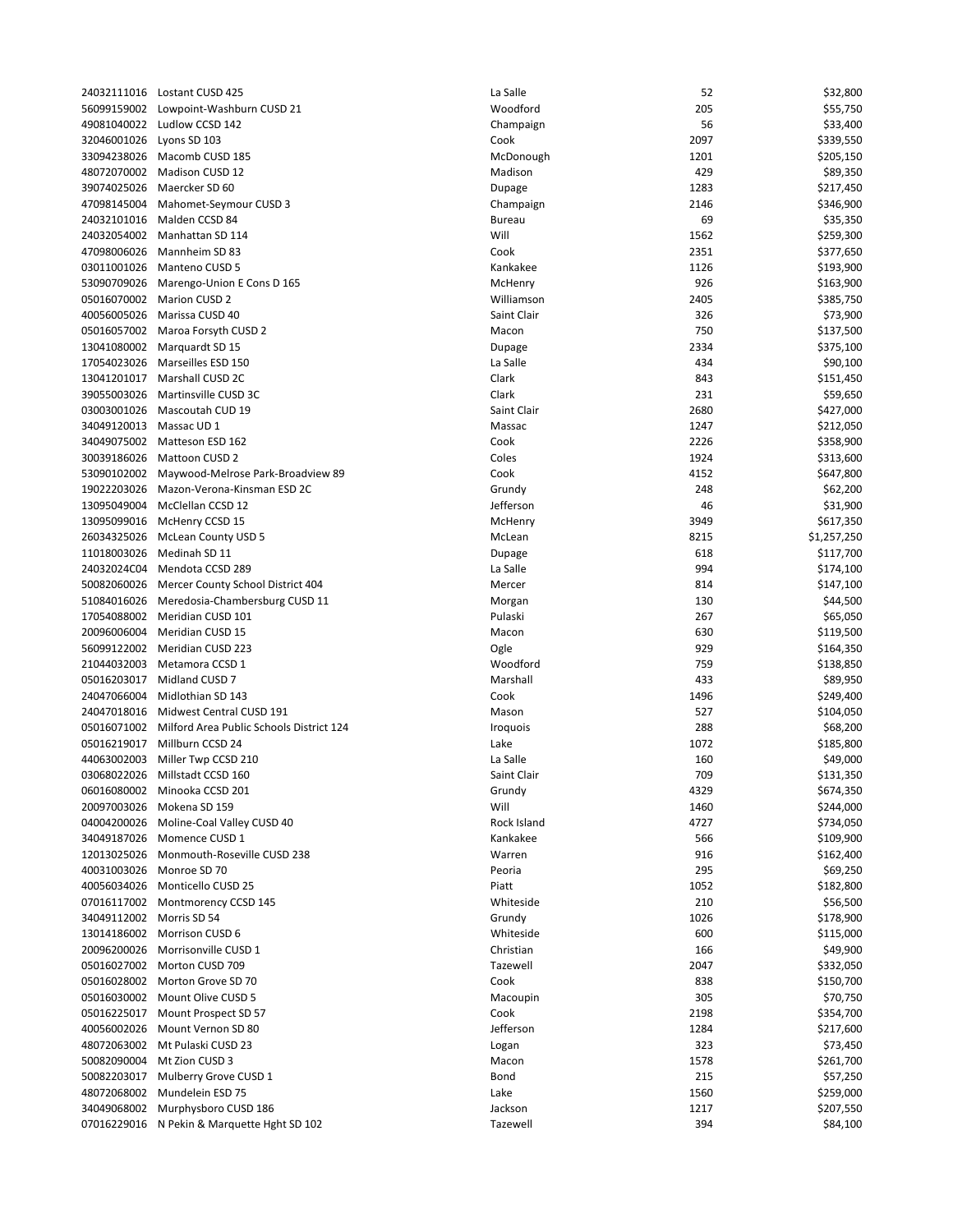| 07016123002 | Naperville CUSD 203              |
|-------------|----------------------------------|
| 06016200013 | Nashville CCSD 49                |
|             | Nauvoo-Colusa CUSD 325           |
| 06016097002 |                                  |
| 13095001004 | Neoga CUSD 3                     |
| 11015005026 | Nettle Creek CCSD 24C            |
| 54092076026 | New Athens CUSD 60               |
|             |                                  |
| 12017004026 | New Berlin CUSD 16               |
| 17053435004 | New Holland-Middletown ED 88     |
| 13058722026 | New Hope CCSD 6                  |
| 35050125002 | New Lenox SD 122                 |
|             |                                  |
| 28006017004 | New Simpson Hill SD 32           |
| 28006505016 | Newark CCSD 66                   |
| 11070302026 | Niles ESD 71                     |
| 17064016026 | Nippersink SD 2                  |
| 13041005004 | Nokomis CUSD 22                  |
|             |                                  |
| 08089203026 | Norridge SD 80                   |
| 47071220026 | Norris City-Omaha-Enfield CUSD 3 |
| 28037223026 | North Boone CUSD 200             |
| 07016135002 | North Chicago SD 187             |
|             |                                  |
| 35050141002 | North Clay CUSD 25               |
| 35050140017 | North Greene CUSD 3              |
| 05016015004 | North Mac CUSD 34                |
| 12017003026 | North Palos SD 117               |
|             |                                  |
| 07016118004 | North Shore SD 112               |
| 07016128002 | North Wamac SD 186               |
| 03011008026 | North Wayne CUSD 200             |
| 03068002026 | Northbrook ESD 27                |
|             |                                  |
| 11023800080 | Northbrook SD 28                 |
| 11023004026 | Northbrook/Glenview SD 30        |
| 11023095025 | Northwestern CUSD 2              |
| 07016163002 | Norwood ESD 63                   |
|             |                                  |
| 05016064004 | O Fallon CCSD 90                 |
| 13058100026 | Oak Grove SD 68 Bartonville      |
| 47052271026 | Oak Grove SD 68 Green Oaks       |
| 51084011026 | Oak Lawn-Hometown SD 123         |
|             |                                  |
| 09027010026 | Oak Park ESD 97                  |
| 01001001026 | Oakdale CCSD 1                   |
| 08089200026 | Oakland CUSD 5                   |
| 04101321026 | Oakwood CUSD 76                  |
|             |                                  |
| 53090303016 | Oblong CUSD 4                    |
| 53090108002 | Odell CCSD 435                   |
| 32046259004 | Odin PSD 722                     |
| 06016079002 | Oglesby ESD 125                  |
| 48072325026 | Ohio CCSD 17                     |
|             |                                  |
| 48072150025 | Okaw Valley CUSD 302             |
| 56099207U26 | Olympia CUSD 16                  |
| 35050124002 | Opdyke-Belle-Rive CCSD 5         |
| 01075010026 | Orangeville CUSD 203             |
|             |                                  |
| 30073101016 | Oregon CUSD 220                  |
| 30073050002 | Orion CUSD 223                   |
| 56099202022 | Orland SD 135                    |
| 24047088026 | Ottawa ESD 141                   |
| 01075003026 | Palatine CCSD 15                 |
|             |                                  |
| 48072069002 | Palestine CUSD 3                 |
| 51084008026 | Palos CCSD 118                   |
| 48072062002 | Palos Heights SD 128             |
| 06016107002 | Pana CUSD 8                      |
|             |                                  |
| 47071222026 | Panhandle CUSD 2                 |
| 17053429004 | Paris CUSD 4                     |
| 17053090017 | Paris-Union SD 95                |
| 50082105002 | Park Forest SD 163               |
|             |                                  |
| 20076001026 | Park Ridge CCSD 64               |
| 51065202026 | Patoka CUSD 100                  |
| 07016143502 | Paw Paw CUSD 271                 |
| 54092010026 | Pawnee CUSD 11                   |
| 17053008026 | Paxton-Buckley-Loda CUD 10       |
|             |                                  |

|             | 07016123002 Naperville CUSD 203        | Dupage        | 10500 | \$1,600,000 |
|-------------|----------------------------------------|---------------|-------|-------------|
|             | 06016200013 Nashville CCSD 49          | Washington    | 518   | \$102,700   |
| 06016097002 | Nauvoo-Colusa CUSD 325                 | Hancock       | 186   | \$52,900    |
| 13095001004 | Neoga CUSD 3                           | Cumberland    | 315   | \$72,250    |
|             | 11015005026 Nettle Creek CCSD 24C      | Grundy        | 82    | \$37,300    |
| 54092076026 | New Athens CUSD 60                     | Saint Clair   | 316   | \$72,400    |
| 12017004026 | New Berlin CUSD 16                     |               | 524   |             |
|             |                                        | Sangamon      |       | \$103,600   |
| 17053435004 | New Holland-Middletown ED 88           | Logan         | 80    | \$37,000    |
| 13058722026 | New Hope CCSD 6                        | Wayne         | 176   | \$51,400    |
|             | 35050125002 New Lenox SD 122           | Will          | 4826  | \$748,900   |
| 28006017004 | New Simpson Hill SD 32                 | Johnson       | 189   | \$53,350    |
| 28006505016 | Newark CCSD 66                         | Kendall       | 223   | \$58,450    |
| 11070302026 | Niles ESD 71                           | Cook          | 559   | \$108,850   |
| 17064016026 | Nippersink SD 2                        | McHenry       | 1021  | \$178,150   |
| 13041005004 | Nokomis CUSD 22                        | Montgomery    | 352   | \$77,800    |
|             |                                        |               |       |             |
| 08089203026 | Norridge SD 80                         | Cook          | 1017  | \$177,550   |
| 47071220026 | Norris City-Omaha-Enfield CUSD 3       | White         | 465   | \$94,750    |
| 28037223026 | North Boone CUSD 200                   | Boone         | 986   | \$172,900   |
|             | 07016135002 North Chicago SD 187       | Lake          | 2271  | \$365,650   |
|             | 35050141002 North Clay CUSD 25         | Clay          | 343   | \$76,450    |
| 35050140017 | North Greene CUSD 3                    | Greene        | 519   | \$102,850   |
| 05016015004 | North Mac CUSD 34                      | Macoupin      | 701   | \$130,150   |
|             | 12017003026 North Palos SD 117         | Cook          | 3202  | \$505,300   |
|             | 07016118004 North Shore SD 112         | Lake          | 3545  | \$556,750   |
|             |                                        | Clinton       |       |             |
|             | 07016128002 North Wamac SD 186         |               | 109   | \$41,350    |
| 03011008026 | North Wayne CUSD 200                   | Wayne         | 245   | \$61,750    |
| 03068002026 | Northbrook ESD 27                      | Cook          | 1293  | \$218,950   |
|             | 11023800080 Northbrook SD 28           | Cook          | 1757  | \$288,550   |
| 11023004026 | Northbrook/Glenview SD 30              | Cook          | 1195  | \$204,250   |
|             | 11023095025 Northwestern CUSD 2        | Macoupin      | 196   | \$54,400    |
|             | 07016163002 Norwood ESD 63             | Peoria        | 370   | \$80,500    |
| 05016064004 | O Fallon CCSD 90                       | Saint Clair   | 3476  | \$546,400   |
| 13058100026 | Oak Grove SD 68 Bartonville            | Peoria        | 250   | \$62,500    |
|             |                                        | Lake          |       |             |
|             | 47052271026 Oak Grove SD 68 Green Oaks |               | 920   | \$163,000   |
|             | 51084011026 Oak Lawn-Hometown SD 123   | Cook          | 3110  | \$491,500   |
|             | 09027010026 Oak Park ESD 97            | Cook          | 5484  | \$847,600   |
| 01001001026 | Oakdale CCSD 1                         | Washington    | 60    | \$34,000    |
| 08089200026 | Oakland CUSD 5                         | Coles         | 154   | \$48,100    |
| 04101321026 | Oakwood CUSD 76                        | Vermilion     | 579   | \$111,850   |
|             | 53090303016 Oblong CUSD 4              | Crawford      | 350   | \$77,500    |
|             | 53090108002 Odell CCSD 435             | Livingston    | 154   | \$48,100    |
| 32046259004 | Odin PSD 722                           | Marion        | 137   | \$45,550    |
| 06016079002 |                                        | La Salle      | 397   |             |
|             | Oglesby ESD 125                        |               |       | \$84,550    |
| 48072325026 | Ohio CCSD 17                           | <b>Bureau</b> | 69    | \$35,350    |
| 48072150025 | Okaw Valley CUSD 302                   | Moultrie      | 292   | \$68,800    |
|             | 56099207U26 Olympia CUSD 16            | McLean        | 1118  | \$192,700   |
| 35050124002 | Opdyke-Belle-Rive CCSD 5               | Jefferson     | 147   | \$47,050    |
| 01075010026 | Orangeville CUSD 203                   | Stephenson    | 200   | \$55,000    |
| 30073101016 | Oregon CUSD 220                        | Ogle          | 911   | \$161,650   |
| 30073050002 | Orion CUSD 223                         | Henry         | 622   | \$118,300   |
| 56099202022 | Orland SD 135                          | Cook          | 4865  | \$754,750   |
| 24047088026 | Ottawa ESD 141                         | La Salle      | 1620  | \$268,000   |
|             |                                        |               |       |             |
| 01075003026 | Palatine CCSD 15                       | Cook          | 10984 | \$1,672,600 |
| 48072069002 | Palestine CUSD 3                       | Crawford      | 184   | \$52,600    |
| 51084008026 | Palos CCSD 118                         | Cook          | 1889  | \$308,350   |
|             | 48072062002 Palos Heights SD 128       | Cook          | 665   | \$124,750   |
| 06016107002 | Pana CUSD 8                            | Christian     | 720   | \$133,000   |
| 47071222026 | Panhandle CUSD 2                       | Montgomery    | 284   | \$67,600    |
| 17053429004 | Paris CUSD 4                           | Edgar         | 397   | \$84,550    |
| 17053090017 | Paris-Union SD 95                      | Edgar         | 739   | \$135,850   |
|             | 50082105002 Park Forest SD 163         | Cook          | 1396  | \$234,400   |
|             |                                        | Cook          | 4535  |             |
| 20076001026 | Park Ridge CCSD 64                     |               |       | \$705,250   |
| 51065202026 | Patoka CUSD 100                        | Marion        | 146   | \$46,900    |
|             | 07016143502    Paw Paw CUSD 271        | Lee           | 99    | \$39,850    |
| 54092010026 | Pawnee CUSD 11                         | Sangamon      | 360   | \$79,000    |
| 17053008026 | Paxton-Buckley-Loda CUD 10             | Ford          | 810   | \$146,500   |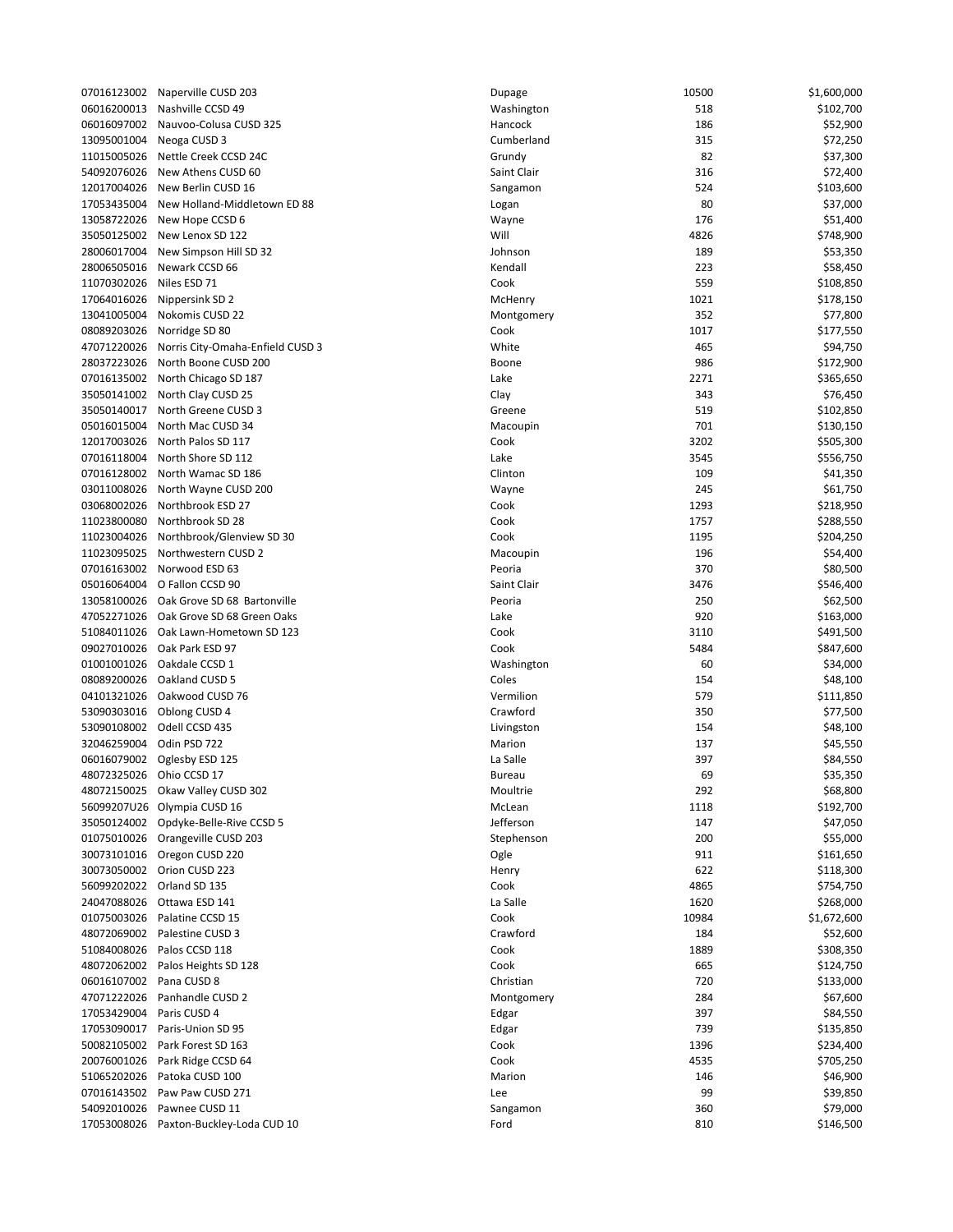| 34049900025 | Payson CUSD 1                    |
|-------------|----------------------------------|
| 45079134004 | Pearl City CUSD 200              |
| 44063046003 | Pecatonica CUSD 321              |
| 04101133004 | Pekin PSD 108                    |
| 07016144002 | Pembroke CCSD 259                |
| 09010197004 | Pennoyer SD 79                   |
| 28006115002 | Peoria Heights CUSD 325          |
| 28006500015 | Peoria SD 150                    |
| 48072326026 | Peotone CUSD 207U                |
| 47098003026 | Peru ESD 124                     |
| 05016023002 |                                  |
| 06016209017 | Pikeland CUSD 10                 |
|             | Pinckneyville SD 50              |
| 35078535026 | Plainfield SD 202                |
| 19022016002 | Plano CUSD 88                    |
| 01001172022 | Pleasant Hill CUSD 3             |
| 33048208026 | Pleasant Hill SD 69              |
| 13058001003 | Pleasant Plains CUSD 8           |
| 03026204026 | Pleasant Valley SD 62            |
| 53090098002 | Pleasantdale SD 107              |
| 09010137002 | Polo CUSD 222                    |
| 09010193017 | Pontiac CCSD 429                 |
| 07016220017 | Pontiac-W Holliday SD 105        |
| 45079132026 | Pope Co CUD 1                    |
| 12051010026 | Porta CUSD 202                   |
| 56099255U26 | Posen-Robbins ESD 143-5          |
| 06016084502 | Potomac CUSD 10                  |
| 07016227017 | Prairie Central CUSD 8           |
| 12080001026 | Prairie Crossing Charter School  |
| 56099088A02 | Prairie Du Rocher CCSD 134       |
| 44063157016 | Prairie Grove CSD 46             |
| 07016122002 | Prairie Hill CCSD 133            |
| 17064019026 | Prairie-Hills ESD 144            |
| 06016234016 | Prairieview-Ogden CCSD 197       |
| 44063018004 | Princeton ESD 115                |
| 47098002026 | Princeville CUSD 326             |
| 06016090002 | Prophetstown-Lyndon-Tampico CUSD |
| 06016085502 | Prospect Heights SD 23           |
| 08043210026 | Putnam County CUSD 535           |
| 05016026002 | Queen Bee SD 16                  |
| 49081100026 | Quincy SD 172                    |
| 06016096002 | ROW VACUSD 208                   |
| 06016208017 | Raccoon Cons SD 1                |
| 51084014026 | Ramsey CUSD 204                  |
| 53102002004 | Rankin CSD 98                    |
| 53102060026 | Rantoul City SD 137              |
| 53090085002 | Red Bud CUSD 132                 |
| 12017002026 | Red Hill CUSD 10                 |
| 47071231004 | Reed Custer CUSD 255U            |
| 47071212017 | Rhodes SD 84-5                   |
| 51084003A26 | Richland County CUSD 1           |
| 47098013002 | Richland GSD 88A                 |
| 47098301017 | Ridgeland SD 122                 |
| 49081041025 | Ridgeview CUSD 19                |
| 56099084002 | Riley CCSD 18                    |
| 04101205025 | River Bend CUSD 2                |
| 49081300026 | <b>River Forest SD 90</b>        |
| 04101140004 | River Grove SD 85-5              |
| 13041002004 | River Ridge CUSD 210             |
| 34049072002 | River Trails SD 26               |
| 17053425004 | Riverdale CUSD 100               |
| 19022012002 | Riverside SD 96                  |
| 06016078002 | Riverton CUSD 14                 |
| 54092007026 | <b>Riverview CCSD 2</b>          |
| 34049116026 | Roanoke Benson CUSD 60           |
| 41057001026 | Robein SD 85                     |
|             | 35050230004 Robinson CUSD 2      |
|             |                                  |

|                          | 34049900025 Payson CUSD 1                     | Adams         | 316   | \$72,400    |
|--------------------------|-----------------------------------------------|---------------|-------|-------------|
| 45079134004              | Pearl City CUSD 200                           | Stephenson    | 275   | \$66,250    |
| 44063046003              | Pecatonica CUSD 321                           | Winnebago     | 566   | \$109,900   |
| 04101133004              | Pekin PSD 108                                 | Tazewell      | 3003  | \$475,450   |
|                          | 07016144002 Pembroke CCSD 259                 | Kankakee      | 147   | \$47,050    |
| 09010197004              | Pennover SD 79                                | Cook          | 396   | \$84,400    |
|                          | 28006115002 Peoria Heights CUSD 325           | Peoria        | 469   | \$95,350    |
| 28006500015              | Peoria SD 150                                 | Peoria        | 8275  | \$1,266,250 |
| 48072326026              | Peotone CUSD 207U                             | Will          | 771   | \$140,650   |
| 47098003026 Peru ESD 124 |                                               | La Salle      | 846   | \$151,900   |
|                          | 05016023002 Pikeland CUSD 10                  | Pike          | 717   | \$132,550   |
|                          |                                               |               | 496   | \$99,400    |
| 06016209017              | Pinckneyville SD 50                           | Perry         |       |             |
| 35078535026              | Plainfield SD 202                             | Will          | 15496 | \$2,349,400 |
|                          | 19022016002 Plano CUSD 88                     | Kendall       | 1466  | \$244,900   |
|                          | 01001172022 Pleasant Hill CUSD 3              | Pike          | 191   | \$53,650    |
|                          | 33048208026 Pleasant Hill SD 69               | Peoria        | 176   | \$51,400    |
|                          | 13058001003 Pleasant Plains CUSD 8            | Sangamon      | 813   | \$146,950   |
|                          | 03026204026 Pleasant Valley SD 62             | Peoria        | 416   | \$87,400    |
|                          | 53090098002 Pleasantdale SD 107               | Cook          | 791   | \$143,650   |
|                          | 09010137002 Polo CUSD 222                     | Ogle          | 355   | \$78,250    |
|                          | 09010193017 Pontiac CCSD 429                  | Livingston    | 1055  | \$183,250   |
| 07016220017              | Pontiac-W Holliday SD 105                     | Saint Clair   | 599   | \$114,850   |
| 45079132026              | Pope Co CUD 1                                 | Pope          | 304   | \$70,600    |
|                          | 12051010026 Porta CUSD 202                    | Menard        | 625   | \$118,750   |
|                          | 56099255U26 Posen-Robbins ESD 143-5           | Cook          | 1157  | \$198,550   |
|                          | 06016084502 Potomac CUSD 10                   | Vermilion     | 125   | \$43,750    |
|                          | 07016227017 Prairie Central CUSD 8            | Livingston    | 1031  | \$179,650   |
| 12080001026              | Prairie Crossing Charter School               | Lake          | 430   | \$89,500    |
|                          | 56099088A02 Prairie Du Rocher CCSD 134        | Randolph      | 109   |             |
|                          |                                               |               |       | \$41,350    |
|                          | 44063157016 Prairie Grove CSD 46              | McHenry       | 636   | \$120,400   |
|                          | 07016122002 Prairie Hill CCSD 133             | Winnebago     | 689   | \$128,350   |
| 17064019026              | Prairie-Hills ESD 144                         | Cook          | 2450  | \$392,500   |
| 06016234016              | Prairieview-Ogden CCSD 197                    | Champaign     | 242   | \$61,300    |
| 44063018004              | Princeton ESD 115                             | <b>Bureau</b> | 964   | \$169,600   |
|                          | 47098002026 Princeville CUSD 326              | Peoria        | 435   | \$90,250    |
|                          | 06016090002 Prophetstown-Lyndon-Tampico CUSD3 | Whiteside     | 498   | \$99,700    |
|                          | 06016085502 Prospect Heights SD 23            | Cook          | 1403  | \$235,450   |
| 08043210026              | Putnam County CUSD 535                        | Putnam        | 473   | \$95,950    |
|                          | 05016026002 Queen Bee SD 16                   | Dupage        | 1663  | \$274,450   |
|                          | 49081100026 Quincy SD 172                     | Adams         | 4038  | \$630,700   |
|                          | 06016096002 ROWVACUSD 208                     | Knox          | 367   | \$80,050    |
| 06016208017              | Raccoon Cons SD 1                             | Marion        | 187   | \$53,050    |
| 51084014026              | Ramsey CUSD 204                               | Fayette       | 250   | \$62,500    |
|                          | 53102002004 Rankin CSD 98                     | Tazewell      | 194   | \$54,100    |
|                          | 53102060026 Rantoul City SD 137               | Champaign     | 1580  | \$262,000   |
| 53090085002              | Red Bud CUSD 132                              | Randolph      | 584   | \$112,600   |
| 12017002026              | Red Hill CUSD 10                              | Lawrence      | 603   | \$115,450   |
| 47071231004              | Reed Custer CUSD 255U                         | Will          | 801   | \$145,150   |
|                          | 47071212017 Rhodes SD 84-5                    | Cook          |       |             |
|                          |                                               |               | 513   | \$101,950   |
| 51084003A26              | <b>Richland County CUSD 1</b>                 | Richland      | 1369  | \$230,350   |
| 47098013002              | Richland GSD 88A                              | Will          | 790   | \$143,500   |
| 47098301017              | Ridgeland SD 122                              | Cook          | 2165  | \$349,750   |
| 49081041025              | Ridgeview CUSD 19                             | McLean        | 359   | \$78,850    |
| 56099084002              | Riley CCSD 18                                 | McHenry       | 257   | \$63,550    |
| 04101205025              | River Bend CUSD 2                             | Whiteside     | 588   | \$113,200   |
| 49081300026              | River Forest SD 90                            | Cook          | 1372  | \$230,800   |
| 04101140004              | River Grove SD 85-5                           | Cook          | 687   | \$128,050   |
| 13041002004              | River Ridge CUSD 210                          | Jo Daviess    | 273   | \$65,950    |
| 34049072002              | River Trails SD 26                            | Cook          | 1481  | \$247,150   |
| 17053425004              | Riverdale CUSD 100                            | Rock Island   | 701   | \$130,150   |
| 19022012002              | Riverside SD 96                               | Cook          | 1591  | \$263,650   |
| 06016078002              | Riverton CUSD 14                              | Sangamon      | 805   | \$145,750   |
| 54092007026              | <b>Riverview CCSD 2</b>                       | Woodford      | 200   | \$55,000    |
| 34049116026              | Roanoke Benson CUSD 60                        | Woodford      | 293   | \$68,950    |
| 41057001026              | Robein SD 85                                  | Tazewell      | 150   | \$47,500    |
| 35050230004              | Robinson CUSD 2                               | Crawford      | 980   | \$172,000   |
|                          |                                               |               |       |             |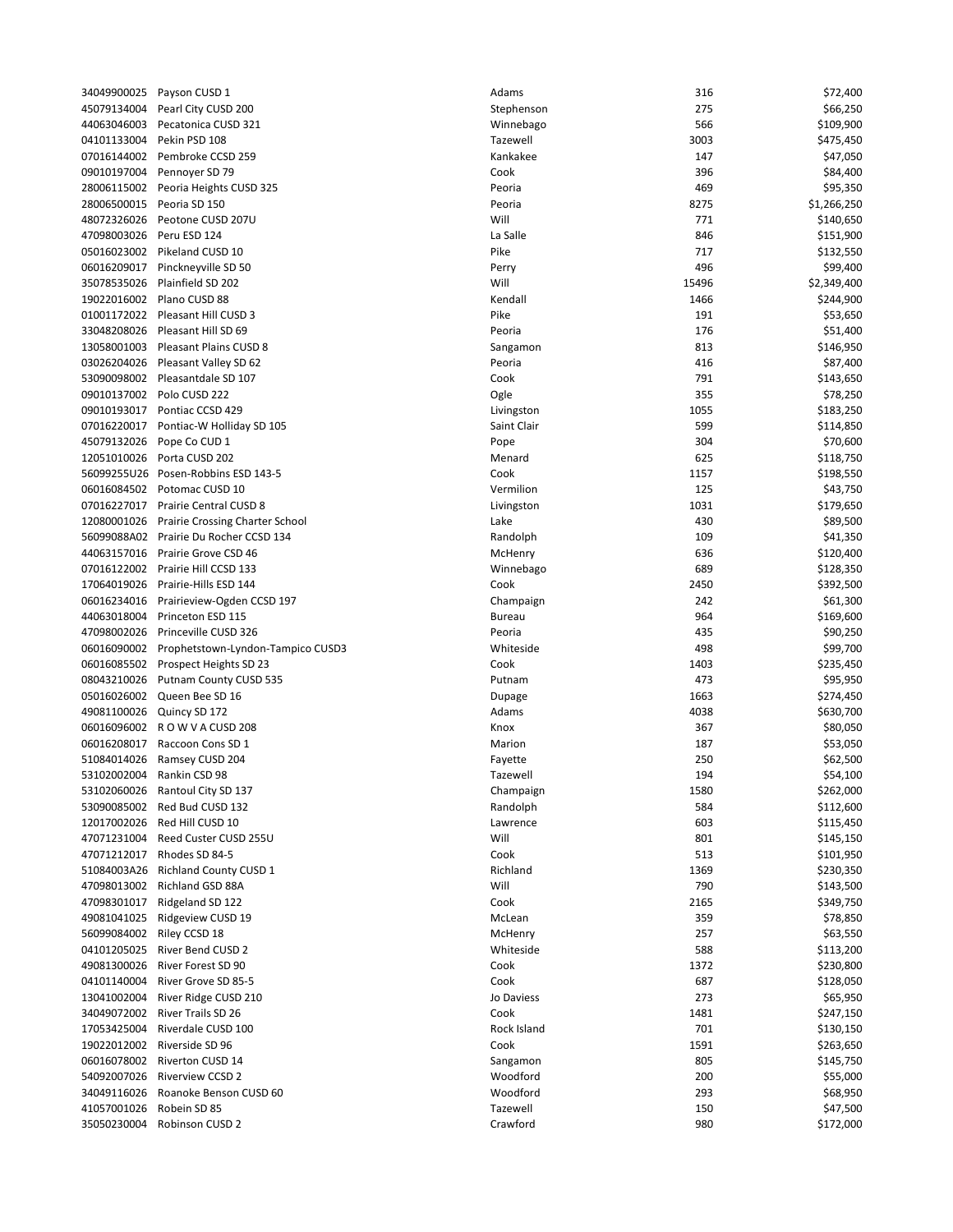| 13058600016              | Rochelle CCSD 231                                                    | Ogle          | 1374  | \$231,100   |
|--------------------------|----------------------------------------------------------------------|---------------|-------|-------------|
| 13058111002              | Rochester CUSD 3A                                                    | Sangamon      | 1267  | \$215,050   |
| 19022048002              | Rock Falls ESD 13                                                    | Whiteside     | 754   | \$138,100   |
| 54092512026              | Rock Island SD 41                                                    | Rock Island   | 3997  | \$624,550   |
| 13058501026              | Rockdale SD 84                                                       | Will          | 235   | \$60,250    |
| 07016172002              | Rockford SD 205                                                      | Winnebago     | 17329 | \$2,624,350 |
| 16019430026              | Rockridge CUSD 300                                                   | Rock Island   | 642   | \$121,300   |
| 39055009026              | Rockton SD 140                                                       | Winnebago     | 1484  | \$247,600   |
| 24032060C04              | Rome CCSD 2                                                          | Jefferson     | 362   | \$79,300    |
| 17053438004              | Rondout SD 72                                                        | Lake          | 142   | \$46,300    |
| 08043211026              | Rooks Creek CCSD 425                                                 | Livingston    | 51    | \$32,650    |
| 05016054004              | Roselle SD 12                                                        | Dupage        | 676   | \$126,400   |
| 06016081002              | Rosemont ESD 78                                                      | Cook          | 182   |             |
|                          |                                                                      |               |       | \$52,300    |
| 26085005026              | Rossville-Alvin CUSD 7                                               | Vermilion     | 243   | \$61,450    |
| 01086002026              | Round Lake CUSD 116                                                  | Lake          | 4241  | \$661,150   |
| 19022045002              | Roxana CUSD 1                                                        | Madison       | 1093  | \$188,950   |
|                          | 31045046022 Rutland CCSD 230                                         | La Salle      | 71    | \$35,650    |
| 13058010004              | Salem SD 111                                                         | Marion        | 876   | \$156,400   |
|                          | 35050170004 Salt Creek SD 48                                         | Dupage        | 464   | \$94,600    |
|                          | 35050160017 Salt Fork Community Unit District 512                    | Vermilion     | 544   | \$106,600   |
|                          | 35050002026 Sandoval CUSD 501                                        | Marion        | 286   | \$67,900    |
|                          | 21028196026 Sandridge SD 172                                         | Cook          | 326   | \$73,900    |
|                          | 30091084026 Sandwich CUSD 430                                        | Dekalb        | 1182  | \$202,300   |
|                          | 11087004026 Sangamon Valley CUSD 9                                   | Macon         | 431   | \$89,650    |
|                          | 49081200026 Saratoga CCSD 60C                                        | Grundy        | 706   | \$130,900   |
|                          | 11023001026 Saunemin CCSD 438                                        | Livingston    | 117   | \$42,550    |
|                          | 50082085002 Scales Mound CUSD 211                                    | Jo Daviess    | 163   | \$49,450    |
|                          | 04101134004 Schaumburg CCSD 54                                       | Cook          | 14800 | \$2,245,000 |
|                          | 50082181002 Schiller Park SD 81                                      | Cook          | 1280  |             |
|                          |                                                                      |               |       | \$217,000   |
|                          | 49081034002 Schuyler-Industry CUSD 5                                 | Schuyler      | 597   | \$114,550   |
|                          | 05016068002 Scott-Morgan CUSD 2                                      | Scott         | 128   | \$44,200    |
|                          | 05016069002 SD 45 DuPage County                                      | Dupage        | 3142  | \$496,300   |
| 05016073502 SD U-46      |                                                                      | Kane          | 23280 | \$3,517,000 |
|                          | 50082130004 Selmaville CCSD 10                                       | Marion        | 239   | \$60,850    |
|                          | 16019432026 Seneca CCSD 170                                          | La Salle      | 433   | \$89,950    |
|                          | 13058401026 Serena CUSD 2                                            | La Salle      | 388   | \$83,200    |
|                          | 03011014024 Sesser-Valier CUSD 196                                   | Franklin      | 364   | \$79,600    |
|                          | 07016150002 Shawnee CUSD 84                                          | Union         | 185   | \$52,750    |
|                          | 07016151002 Shelbyville CUSD 4                                       | Shelby        | 774   | \$141,100   |
|                          | 53090137002 Sherrard CUSD 200                                        | Rock Island   | 867   | \$155,050   |
|                          | 24032074003 Shiloh CUSD 1                                            | Edgar         | 220   | \$58,000    |
|                          | 26034337026 Shiloh Village SD 85                                     | Saint Clair   | 544   | \$106,600   |
| 07016901025              | Shirland CCSD 134                                                    | Winnebago     | 92    | \$38,800    |
|                          | 40056009026 Signal Hill SD 181                                       | Saint Clair   | 273   | \$65,950    |
| 45079140026 Silvis SD 34 |                                                                      | Rock Island   | 557   | \$108,550   |
| 26029004026              | Skokie SD 68                                                         | Cook          | 1638  | \$270,700   |
| 13041178004 Skokie SD 69 |                                                                      | Cook          | 1593  | \$263,950   |
|                          | Skokie SD 73-5                                                       | Cook          | 979   | \$171,850   |
| 53090606004              |                                                                      |               |       |             |
|                          | 28006099004 Smithton CCSD 130                                        | Saint Clair   | 529   | \$104,350   |
| 51084186025              | Somonauk CUSD 432                                                    | Dekalb        | 465   | \$94,750    |
|                          | 32046256004 South Central CUD 401                                    | Marion        | 406   | \$85,900    |
|                          | 32046302016 South Fork SD 14                                         | Christian     | 187   | \$53,050    |
|                          | 31045303026 South Holland SD 150                                     | Cook          | 815   | \$147,250   |
|                          | 03026202026 South Holland SD 151                                     | Cook          | 1480  | \$247,000   |
| 32046258004              | South Pekin SD 137                                                   | Tazewell      | 174   | \$51,100    |
| 09010169004              | South Wilmington CCSD 74                                             | Grundy        | 76    | \$36,400    |
|                          | 09010305016 Southeastern CUSD 337                                    | Hancock       | 271   | \$65,650    |
|                          | 50082030003 Southwestern CUSD 9                                      | Macoupin      | 806   | \$145,900   |
|                          | 13014141502 Sparta CUSD 140                                          | Randolph      | 764   | \$139,600   |
|                          | 28088100026 Spoon River Valley CUSD 4                                | Fulton        | 163   | \$49,450    |
|                          | 40056006026 Spring Garden Community Consolidated School District 178 | Jefferson     | 208   | \$56,200    |
|                          | 45079138026 Spring Lake CCSD 606                                     | Tazewell      | 37    | \$30,550    |
|                          | 07016194002 Spring Valley CCSD 99                                    | <b>Bureau</b> | 562   | \$109,300   |
|                          | 47098005026 Springfield SD 186                                       | Sangamon      | 8822  | \$1,348,300 |
|                          | 47052220002 St Anne CCSD 256                                         | Kankakee      | 270   | \$65,500    |
|                          | 11087005A26 St Charles CUSD 303                                      | Kane          | 7335  | \$1,125,250 |
|                          |                                                                      |               |       |             |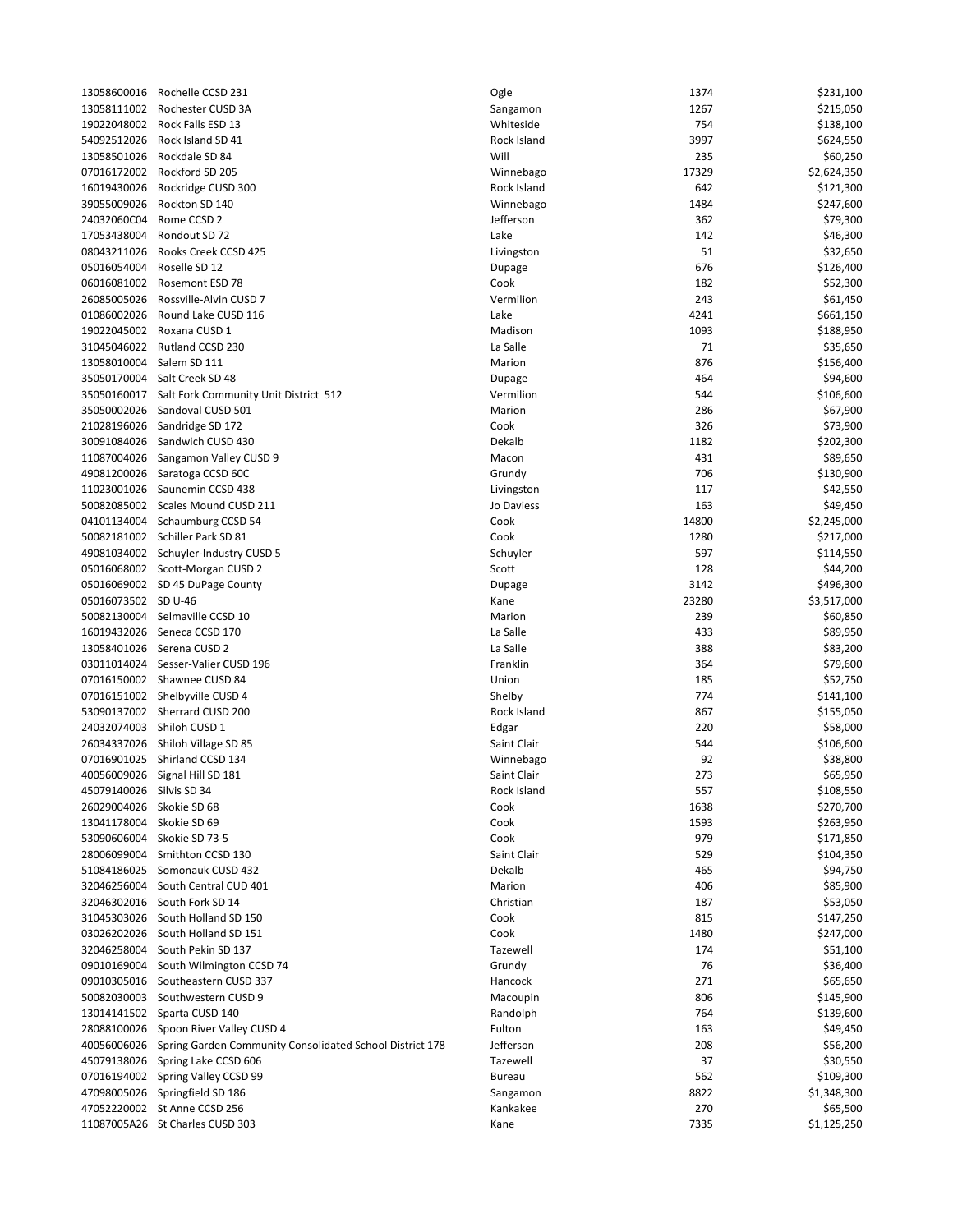| 08043206026                | St Elmo CUSD 202                   |
|----------------------------|------------------------------------|
| 35050044002                | St George CCSD 258                 |
| 35050040017                | St Joseph CCSD 169                 |
|                            |                                    |
| 11070300026                | St Libory Cons SD 30               |
| 13041079002                | St Rose SD 14-15                   |
| 56099161002                | <b>Stark County CUSD 100</b>       |
| 07016104002                | <b>Staunton CUSD 6</b>             |
|                            |                                    |
| 07016171002                | Steeleville CUSD 138               |
| 05016029002                | Steger SD 194                      |
| 16019427026                | <b>Sterling CUSD 5</b>             |
| 56099090002                | Steward ESD 220                    |
| 30073005002                | Stewardson-Strasburg CUD 5A        |
|                            |                                    |
| 03011003026                | Stockton CUSD 206                  |
| 03025050026                | Streator ESD 44                    |
| 09010130004                | Sullivan CUSD 300                  |
| 21028174026                | Summersville SD 79                 |
|                            |                                    |
| 07016215017                | Summit Hill SD 161                 |
| 07016154002                | Summit SD 104                      |
| 07016205017                | Sunnybrook SD 171                  |
| 09010007026                | Sunset Ridge SD 29                 |
| 35050079004                | Sycamore CUSD 427                  |
|                            |                                    |
| 05016211017                | Taft SD 90                         |
| 05016214017                | Tamaroa School Dist 5              |
| 53090702026                | Tavlorville CUSD 3                 |
| 51084001026                | Teutopolis CUSD 50                 |
|                            |                                    |
| 17053006J26                | Thomasboro CCSD 130                |
| 17064003026                | Thompsonville CUSD 174             |
| 41057002026                | Thornton SD 154                    |
| 30039176026                | Tolono CUSD 7                      |
| 01069027026                | Tonica CCSD 79                     |
|                            |                                    |
| 56099030C04                | Tremont CUSD 702                   |
| 11021301026                | Tri City CUSD 1                    |
| 34049113017                | Tri Point CUSD 6-J                 |
| 06016086002                | Tri Valley CUSD 3                  |
| 56099081002                | Triad CUSD 2                       |
|                            |                                    |
| 33094304026                | Trico CUSD 176                     |
| 49081030017                | Triopia CUSD 27                    |
| 30039140004                | Troy CCSD 30C                      |
| 65108902080                | Tuscola CUSD 301                   |
| 15016906025                | Union Ridge SD 86                  |
|                            |                                    |
| 09010116022                | Union SD 81                        |
| 26029002026                | United CUSD 304                    |
| 56099365U26                | Unity Point CCSD 140               |
| 45067003026                | University of Ill Lab School       |
|                            |                                    |
| 03026203026                | Urbana SD 116                      |
| 41057003026                | VITCUSD <sub>2</sub>               |
| 21044133017                | Valley View CUSD 365U              |
| 21044055002                | Valmeyer CUSD 3                    |
| 11021302026                | Vandalia CUSD 203                  |
|                            | Venice CUSD 3                      |
| 01009064026                |                                    |
| 07016147002                | Vienna SD 55                       |
| 20093348026                | Villa Grove CUSD 302               |
| 35050195004                | Virginia CUSD 64                   |
| 35050185004                | W Harvey-Dixmoor PSD 147           |
|                            |                                    |
| 13041001026                | Wabash CUSD 348                    |
| 08043205026                | Wallace CCSD 195                   |
| 34049121017                | Waltham CCSD 185                   |
| 39055011026                | Waltonville CUSD 1                 |
| 26034316026                | Warren CUSD 205                    |
|                            |                                    |
| 53090308016                | Warrensburg-Latham CUSD 11         |
| 53090052002                | Warsaw CUSD 316                    |
| 45067005026                | Washington SD 52                   |
| 34049118026                | Waterloo CUSD 5                    |
|                            |                                    |
|                            |                                    |
| 34049060026                | Wauconda CUSD 118                  |
| 01069006026<br>20096100026 | Waukegan CUSD 60<br>Waverly CUSD 6 |

|                          | 08043206026 St Elmo CUSD 202             | Fayette           | 265  | \$64,750    |
|--------------------------|------------------------------------------|-------------------|------|-------------|
|                          | 35050044002 St George CCSD 258           | Kankakee          | 364  | \$79,600    |
|                          | 35050040017 St Joseph CCSD 169           | Champaign         | 754  | \$138,100   |
|                          | 11070300026 St Libory Cons SD 30         | Saint Clair       | 54   | \$33,100    |
|                          | 13041079002 St Rose SD 14-15             | Clinton           | 167  | \$50,050    |
|                          | 56099161002 Stark County CUSD 100        | Stark             | 406  | \$85,900    |
|                          | 07016104002 Staunton CUSD 6              | Macoupin          | 775  | \$141,250   |
|                          | 07016171002 Steeleville CUSD 138         | Randolph          | 234  | \$60,100    |
|                          | 05016029002 Steger SD 194                | Cook              | 1356 | \$228,400   |
|                          | 16019427026 Sterling CUSD 5              | Whiteside         | 2042 | \$331,300   |
|                          | 56099090002 Steward ESD 220              | Lee               | 51   | \$32,650    |
|                          | 30073005002 Stewardson-Strasburg CUD 5A  | Shelby            | 257  | \$63,550    |
|                          | 03011003026 Stockton CUSD 206            | Jo Daviess        | 339  | \$75,850    |
|                          | 03025050026 Streator ESD 44              | La Salle          | 1370 | \$230,500   |
|                          | 09010130004 Sullivan CUSD 300            | Moultrie          | 774  | \$141,100   |
|                          | 21028174026 Summersville SD 79           | Jefferson         | 245  | \$61,750    |
|                          | 07016215017 Summit Hill SD 161           | Will              | 2529 | \$404,350   |
|                          | 07016154002 Summit SD 104                | Cook              | 1476 | \$246,400   |
|                          | 07016205017 Sunnybrook SD 171            | Cook              | 921  | \$163,150   |
|                          | 09010007026 Sunset Ridge SD 29           | Cook              | 469  | \$95,350    |
|                          |                                          | Dekalb            | 2333 |             |
|                          | 35050079004 Sycamore CUSD 427            |                   |      | \$374,950   |
| 05016211017 Taft SD 90   |                                          | Will              | 247  | \$62,050    |
|                          | 05016214017 Tamaroa School Dist 5        | Perry             | 78   | \$36,700    |
|                          | 53090702026 Taylorville CUSD 3           | Christian         | 1401 | \$235,150   |
|                          | 51084001026 Teutopolis CUSD 50           | Effingham         | 706  | \$130,900   |
| 17053006J26              | Thomasboro CCSD 130                      | Champaign         | 125  | \$43,750    |
| 17064003026              | Thompsonville CUSD 174                   | Franklin          | 187  | \$53,050    |
| 41057002026              | Thornton SD 154                          | Cook              | 228  | \$59,200    |
| 30039176026              | Tolono CUSD 7                            | Champaign         | 1001 | \$175,150   |
|                          | 01069027026 Tonica CCSD 79               | La Salle          | 130  | \$44,500    |
|                          | 56099030C04 Tremont CUSD 702             | Tazewell          | 565  | \$109,750   |
|                          | 11021301026 Tri City CUSD 1              | Sangamon          | 346  | \$76,900    |
|                          | 34049113017 Tri Point CUSD 6-J           | Livingston        | 220  | \$58,000    |
|                          | 06016086002 Tri Valley CUSD 3            | McLean            | 753  | \$137,950   |
|                          |                                          |                   |      |             |
| 56099081002 Triad CUSD 2 |                                          | Madison           | 2590 | \$413,500   |
|                          | 33094304026 Trico CUSD 176               | Jackson           | 508  | \$101,200   |
|                          | 49081030017 Triopia CUSD 27              | Morgan            | 237  | \$60,550    |
|                          | 30039140004 Troy CCSD 30C                | Will              | 3759 | \$588,850   |
| 65108902080              | Tuscola CUSD 301                         | Douglas           | 603  | \$115,450   |
| 15016906025              | Union Ridge SD 86                        | Cook              | 576  | \$111,400   |
| 09010116022 Union SD 81  |                                          | Will              | 105  | \$40,750    |
| 26029002026              | United CUSD 304                          | Warren            | 624  | \$118,600   |
|                          | 56099365U26 Unity Point CCSD 140         | Jackson           | 511  | \$101,650   |
|                          | 45067003026 University of Ill Lab School | State Of Illinois | 65   | \$34,750    |
| 03026203026              | Urbana SD 116                            | Champaign         | 2646 | \$421,900   |
| 41057003026              | VITCUSD <sub>2</sub>                     | Fulton            | 221  | \$58,150    |
|                          | 21044133017 Valley View CUSD 365U        | Will              | 9708 | \$1,481,200 |
|                          | 21044055002 Valmeyer CUSD 3              | Monroe            | 234  | \$60,100    |
|                          | 11021302026 Vandalia CUSD 203            | Fayette           | 932  | \$164,800   |
| 01009064026              | Venice CUSD 3                            | Madison           | 77   | \$36,550    |
| 07016147002              | Vienna SD 55                             | Johnson           | 346  | \$76,900    |
|                          |                                          |                   |      |             |
| 20093348026              | Villa Grove CUSD 302                     | Douglas           | 383  | \$82,450    |
|                          | 35050195004 Virginia CUSD 64             | Cass              | 202  | \$55,300    |
| 35050185004              | W Harvey-Dixmoor PSD 147                 | Cook              | 762  | \$139,300   |
| 13041001026              | Wabash CUSD 348                          | Wabash            | 833  | \$149,950   |
| 08043205026              | Wallace CCSD 195                         | La Salle          | 341  | \$76,150    |
|                          |                                          | La Salle          | 184  | \$52,600    |
| 39055011026              | Waltonville CUSD 1                       | Jefferson         | 206  | \$55,900    |
| 26034316026              | Warren CUSD 205                          | Jo Daviess        | 250  | \$62,500    |
| 53090308016              | Warrensburg-Latham CUSD 11               | Macon             | 585  | \$112,750   |
| 53090052002              | Warsaw CUSD 316                          | Hancock           | 193  | \$53,950    |
| 45067005026              | Washington SD 52                         | Tazewell          | 838  | \$150,700   |
| 34049118026              | Waterloo CUSD 5                          | Monroe            | 1748 | \$287,200   |
| 34049060026              | Wauconda CUSD 118                        | Lake              | 2880 | \$457,000   |
| 01069006026              | Waukegan CUSD 60                         | Lake              | 9495 | \$1,449,250 |
| 20096100026              | Waverly CUSD 6                           | Morgan            | 240  | \$61,000    |
|                          |                                          |                   |      |             |